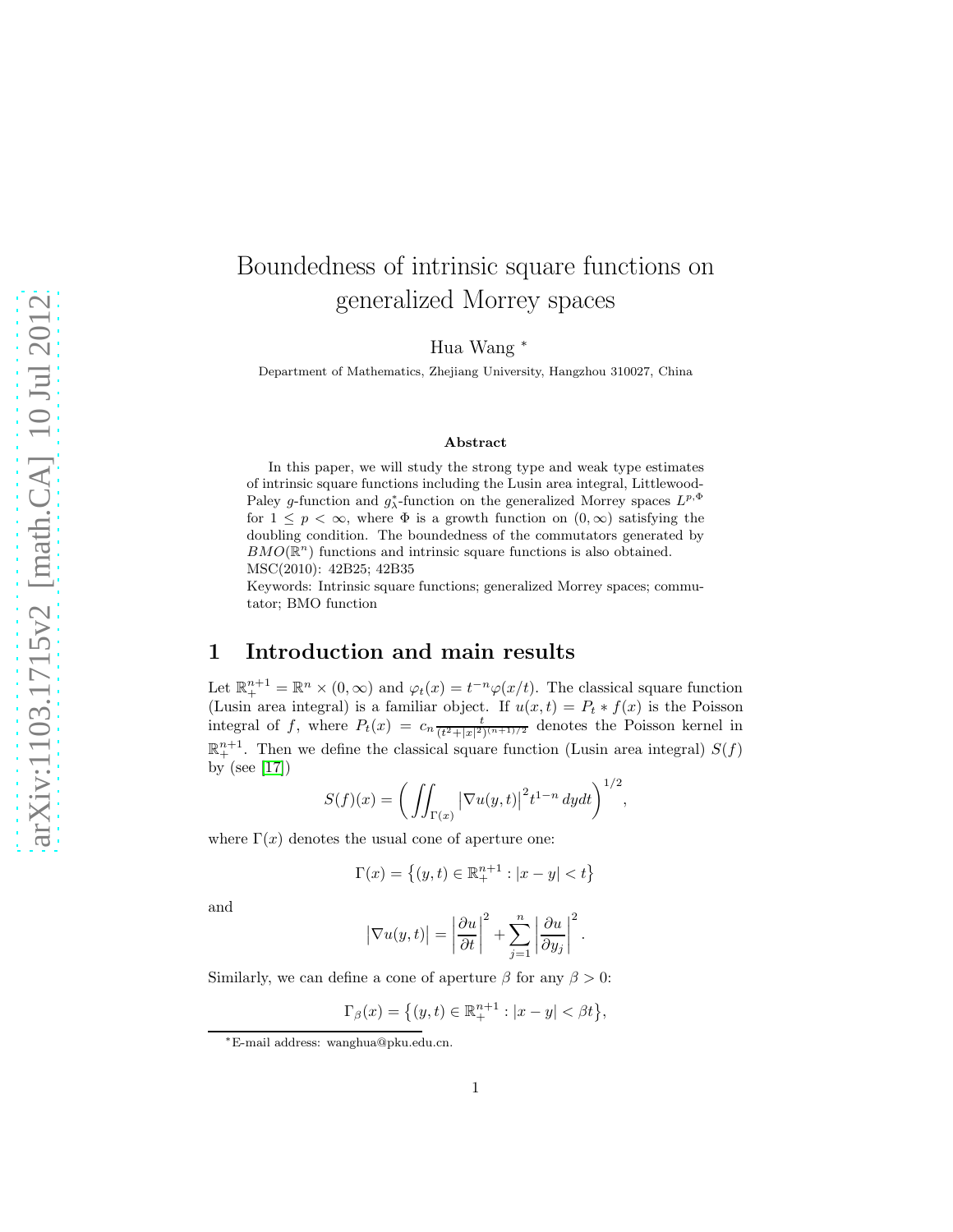and corresponding square function

$$
S_{\beta}(f)(x) = \bigg(\iint_{\Gamma_{\beta}(x)} |\nabla u(y,t)|^2 t^{1-n} dy dt\bigg)^{1/2}.
$$

The Littlewood-Paley g-function (could be viewed as a "zero-aperture" version of  $S(f)$ ) and the  $g_{\lambda}^*$ -function (could be viewed as an "infinite aperture" version of  $S(f)$ ) are defined respectively by

$$
g(f)(x) = \left(\int_0^\infty |\nabla u(x,t)|^2 t \, dt\right)^{1/2}
$$

and

$$
g_{\lambda}^*(f)(x) = \left(\iint_{\mathbb{R}^{n+1}_+} \left(\frac{t}{t+|x-y|}\right)^{\lambda n} \left|\nabla u(y,t)\right|^2 t^{1-n} dydt\right)^{1/2}, \quad \lambda > 1.
$$

The modern (real-variable) variant of  $S_\beta(f)$  can be defined in the following way (here we drop the subscript  $\beta$  if  $\beta = 1$ ). Let  $\psi \in C^{\infty}(\mathbb{R}^n)$  be real, radial, have support contained in  $\{x : |x| \leq 1\}$ , and  $\int_{\mathbb{R}^n} \psi(x) dx = 0$ . The continuous square function  $S_{\psi,\beta}(f)$  is defined by (see, for example, [\[3\]](#page-21-0) and [\[4\]](#page-21-1))

$$
S_{\psi,\beta}(f)(x) = \bigg(\iint_{\Gamma_{\beta}(x)} |f * \psi_t(y)|^2 \frac{dydt}{t^{n+1}}\bigg)^{1/2}.
$$

In 2007, Wilson [\[23\]](#page-22-1) introduced a new square function called intrinsic square function which is universal in a sense (see also [\[24\]](#page-22-2)). This function is independent of any particular kernel  $\psi$ , and it dominates pointwise all the above-defined square functions. On the other hand, it is not essentially larger than any particular  $S_{\psi,\beta}(f)$ . For  $0 < \alpha \leq 1$ , let  $\mathcal{C}_{\alpha}$  be the family of functions  $\varphi$  defined on  $\mathbb{R}^n$  such that  $\varphi$  has support containing in  $\{x \in \mathbb{R}^n : |x| \leq 1\}$ ,  $\int_{\mathbb{R}^n} \varphi(x) dx = 0$ , and for all  $x, x' \in \mathbb{R}^n$ ,

$$
|\varphi(x) - \varphi(x')| \le |x - x'|^{\alpha}.
$$

For  $(y, t) \in \mathbb{R}^{n+1}_+$  and  $f \in L^1_{loc}(\mathbb{R}^n)$ , we set

$$
A_{\alpha}(f)(y,t) = \sup_{\varphi \in C_{\alpha}} |f * \varphi_t(y)| = \sup_{\varphi \in C_{\alpha}} \left| \int_{\mathbb{R}^n} \varphi_t(y-z) f(z) \, dz \right|.
$$

Then we define the intrinsic square function of f (of order  $\alpha$ ) by the formula

$$
\mathcal{S}_{\alpha}(f)(x) = \left( \iint_{\Gamma(x)} \left( A_{\alpha}(f)(y,t) \right)^2 \frac{dydt}{t^{n+1}} \right)^{1/2}.
$$

We can also define varying-aperture versions of  $\mathcal{S}_{\alpha}(f)$  by the formula

$$
\mathcal{S}_{\alpha,\beta}(f)(x) = \left( \iint_{\Gamma_{\beta}(x)} \left( A_{\alpha}(f)(y,t) \right)^2 \frac{dydt}{t^{n+1}} \right)^{1/2}.
$$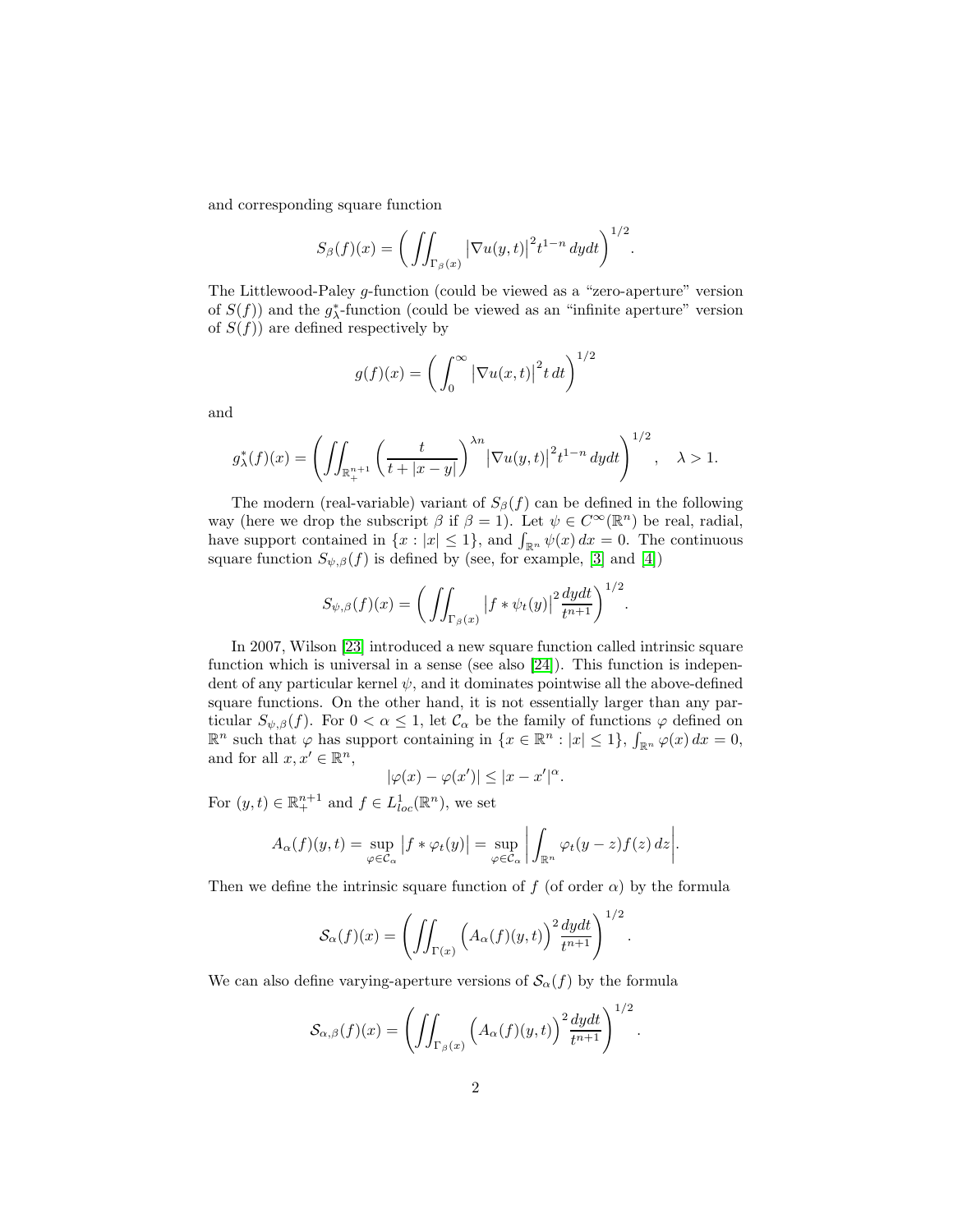The intrinsic Littlewood-Paley g-function and the intrinsic  $g_{\lambda}^*$ -function will be given respectively by

$$
g_{\alpha}(f)(x) = \left(\int_0^{\infty} \left(A_{\alpha}(f)(x,t)\right)^2 \frac{dt}{t}\right)^{1/2}
$$

and

$$
g_{\lambda,\alpha}^*(f)(x) = \left(\iint_{\mathbb{R}^{n+1}_+} \left(\frac{t}{t+|x-y|}\right)^{\lambda n} \left(A_{\alpha}(f)(y,t)\right)^2 \frac{dydt}{t^{n+1}}\right)^{1/2}, \quad \lambda > 1.
$$

In [\[23\]](#page-22-1) and [\[24\]](#page-22-2), Wilson has established the following theorems.

**Theorem A.** Let  $0 < \alpha \leq 1$  and  $1 < p < \infty$ . Then there exists a constant  $C > 0$  independent of f such that

$$
\|\mathcal{S}_{\alpha}(f)\|_{L^p}\leq C\|f\|_{L^p}.
$$

**Theorem B.** Let  $0 < \alpha \leq 1$  and  $p = 1$ . Then for any  $\lambda > 0$ , there exists a constant  $C > 0$  independent of f and  $\lambda$  such that

$$
\left|\left\{x \in \mathbb{R}^n : \mathcal{S}_{\alpha}(f)(x) > \lambda\right\}\right| \leq \frac{C}{\lambda} \int_{\mathbb{R}^n} |f(x)| dx.
$$

For further discussions about the boundedness of intrinsic square functions on some other function spaces, we refer the reader to [\[11,](#page-22-3) [19,](#page-22-4) [20,](#page-22-5) [21,](#page-22-6) [22\]](#page-22-7).

Let b be a locally integrable function on  $\mathbb{R}^n$ . In [\[20\]](#page-22-5), we first introduced the commutators generated by b and intrinsic square functions, which are defined respectively by the following expressions.

$$
[b, \mathcal{S}_{\alpha}](f)(x) = \left( \iint_{\Gamma(x)} \sup_{\varphi \in \mathcal{C}_{\alpha}} \left| \int_{\mathbb{R}^n} \left[ b(x) - b(z) \right] \varphi_t(y - z) f(z) \, dz \right|^2 \frac{dydt}{t^{n+1}} \right)^{1/2},
$$

$$
[b, g_{\alpha}](f)(x) = \left( \int_0^{\infty} \sup_{\varphi \in \mathcal{C}_{\alpha}} \left| \int_{\mathbb{R}^n} \left[ b(x) - b(y) \right] \varphi_t(x - y) f(y) \, dy \right|^2 \frac{dt}{t} \right)^{1/2},
$$

and

$$
[b,g^*_{\lambda,\alpha}](f)(x) = \left(\iint_{\mathbb{R}^{n+1}_+} \left(\frac{t}{t+|x-y|}\right)^{\lambda n} \sup_{\varphi \in \mathcal{C}_{\alpha}} \left|\int_{\mathbb{R}^n} \left[b(x)-b(z)\right] \varphi_t(y-z)f(z) dz \right|^2 \frac{dydt}{t^{n+1}}\right)^{1/2}.
$$

On the other hand, the classical Morrey spaces  $\mathcal{L}^{p,\lambda}$  were first introduced by Morrey in [\[15\]](#page-22-8) to study the local behavior of solutions to second order elliptic partial differential equations. Since then, these spaces play an important role in studying the regularity of solutions to partial differential equations. For the boundedness of the Hardy-Littlewood maximal operator, the fractional integral operator and the Calderón-Zygmund singular integral operator on these spaces,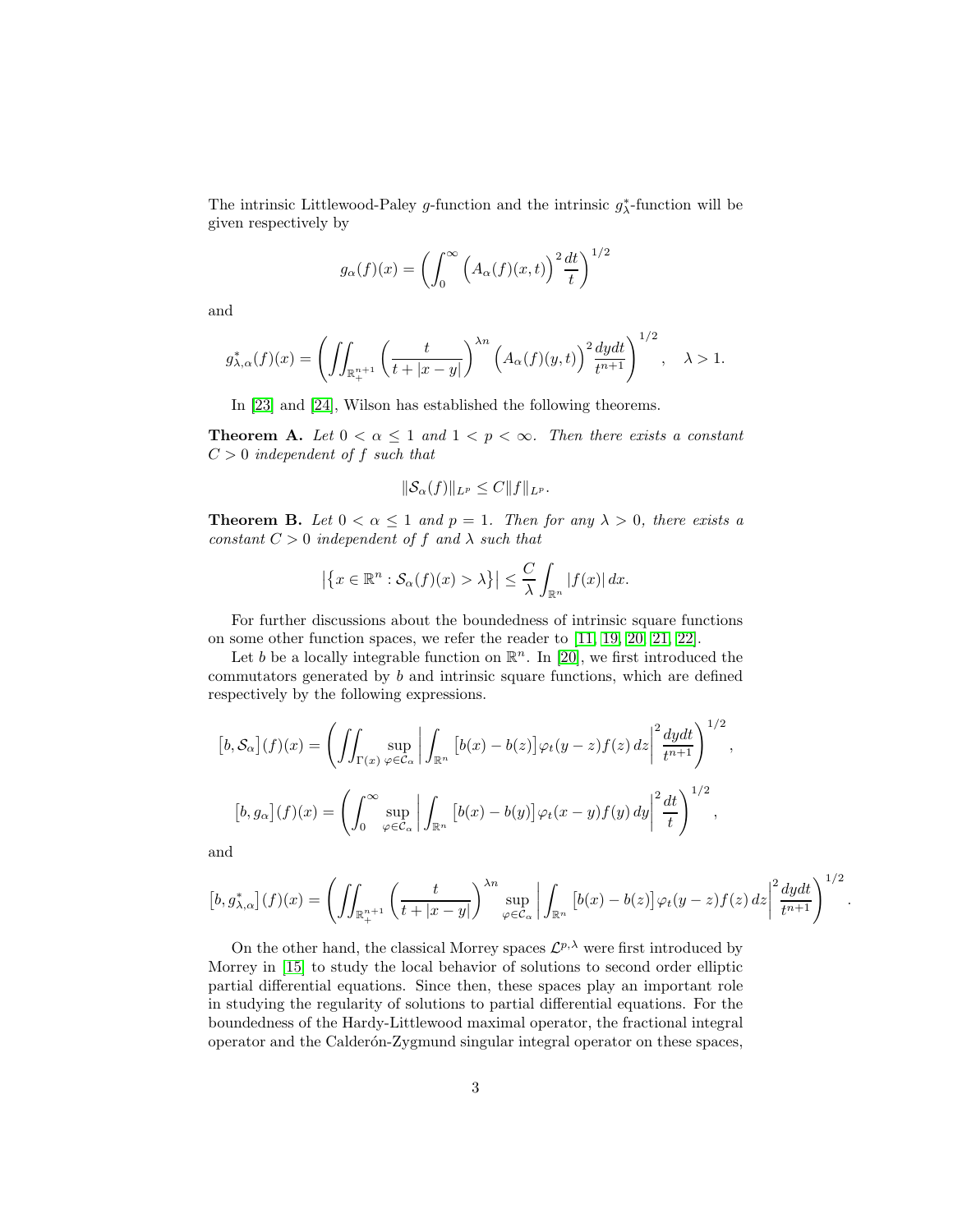we refer the reader to  $\left[1, 5, 16\right]$  $\left[1, 5, 16\right]$  $\left[1, 5, 16\right]$ . For the properties and applications of classical Morrey spaces, see [\[8,](#page-21-4) [9,](#page-22-10) [10\]](#page-22-11) and the references therein.

Let  $\Phi = \Phi(r)$ ,  $r > 0$ , be a growth function, that is, a positive increasing function in  $(0, \infty)$  and satisfy the following doubling condition.

$$
\Phi(2r) \le D \cdot \Phi(r), \quad \text{for all } r > 0,
$$
\n
$$
(1.1)
$$

where  $D = D(\Phi) \ge 1$  is a doubling constant independent of r. In [\[14\]](#page-22-12), Mizuhara introduced the following generalized Morrey spaces  $L^{p, \Phi}$  and then discussed the boundedness of Hardy-Littlewood maximal operator, the Calderón-Zygmund singular integral operator and associated maximal operator on these spaces. For the continuity properties of a class of sublinear operators with rough kernels on  $L^{p, \Phi}$ , one can see [\[13\]](#page-22-13).

**Definition C** ([\[14\]](#page-22-12)). Let  $1 \leq p < \infty$ . We denote by  $L^{p,\Phi} = L^{p,\Phi}(\mathbb{R}^n)$  the space of all locally integrable functions f defined on  $\mathbb{R}^n$ , such that for every  $x_0 \in \mathbb{R}^n$ and all  $r > 0$ 

$$
\int_{B(x_0,r)} |f(x)|^p dx \le C^p \Phi(r),\tag{1.2}
$$

where  $B(x_0,r) = \{x \in \mathbb{R}^n : |x - x_0| < r\}$  is the ball centered at  $x_0$  and with radius  $r > 0$ . Then we let  $||f||_{L^{p,\Phi}}$  be the smallest constant  $C > 0$  satisfying (1.2) and  $L^{p,\Phi}(\mathbb{R}^n)$  becomes a Banach space with norm  $\|\cdot\|_{L^{p,\Phi}}$ .

Obviously, when  $\Phi(r) = r^{\lambda}$  with  $0 < \lambda < n$ ,  $L^{p,\Phi}$  is just the classical Morrey spaces introduced in [\[15\]](#page-22-8). We also denote by  $WL^{p,\Phi} = WL^{p,\Phi}(\mathbb{R}^n)$  the generalized weak Morrey spaces of all measurable functions f for which

$$
\sup_{\lambda>0} \lambda \cdot \left| \left\{ x \in B(x_0, r) : |f(x)| > \lambda \right\} \right| \le C\Phi(r),\tag{1.3}
$$

for every  $x_0 \in \mathbb{R}^n$  and all  $r > 0$ . The smallest constant  $C > 0$  satisfying (1.3) is also denoted by  $||f||_{WL^{p, \Phi}}$ .

The main purpose of this paper is to discuss the boundedness properties of intrinsic square functions and their commutators with BMO functions on the generalized Morrey spaces  $L^{p,\Phi}(\mathbb{R}^n)$  for all  $1 \leq p < \infty$ . Our main results in the paper are formulated as follows.

**Theorem 1.1.** Let  $0 < \alpha \leq 1$  and  $1 < p < \infty$ . Assume that  $\Phi$  satisfies (1.1) and  $1 \leq D(\Phi) < 2^n$ , then there is a constant  $C > 0$  independent of f such that

$$
\left\|\mathcal{S}_{\alpha}(f)\right\|_{L^{p,\Phi}} \leq C\|f\|_{L^{p,\Phi}}.
$$

**Theorem 1.2.** Let  $0 < \alpha \leq 1$  and  $p = 1$ . Assume that  $\Phi$  satisfies (1.1) and  $1 \leq D(\Phi) < 2^n$ , then there is a constant  $C > 0$  independent of f such that

$$
\left\|\mathcal{S}_{\alpha}(f)\right\|_{WL^{1,\Phi}} \leq C\|f\|_{L^{1,\Phi}}.
$$

**Theorem 1.3.** Let  $0 < \alpha \leq 1, 1 < p < \infty$  and  $b \in BMO(\mathbb{R}^n)$ . Assume that  $\Phi$ satisfies (1.1) and  $1 \leq D(\Phi) < 2^n$ , then there is a constant  $C > 0$  independent of f such that

$$
\left\| \left[ b, \mathcal{S}_{\alpha} \right](f) \right\|_{L^{p, \Phi}} \leq C \|f\|_{L^{p, \Phi}}.
$$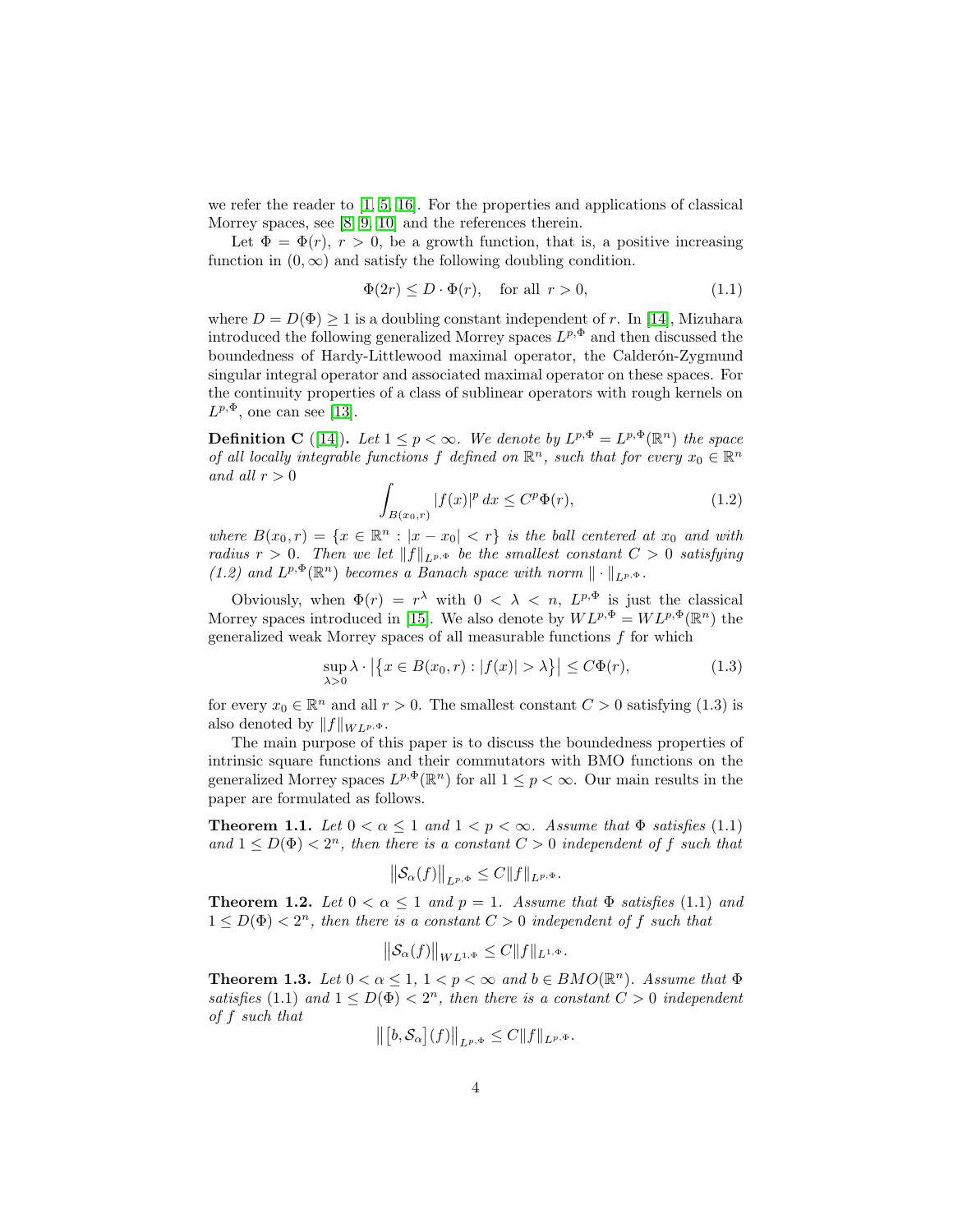**Theorem 1.4.** Let  $0 < \alpha \leq 1$  and  $1 < p < \infty$ . Suppose that  $\lambda > 3$ ,  $\Phi$  satisfies (1.1) and  $1 \leq D(\Phi) < 2^n$ , then there is a constant  $C > 0$  independent of f such that

$$
\left\|g_{\lambda,\alpha}^*(f)\right\|_{L^{p,\Phi}} \leq C \|f\|_{L^{p,\Phi}}.
$$

**Theorem 1.5.** Let  $0 < \alpha \leq 1$  and  $p = 1$ . Suppose that  $\lambda > (3n + 2\alpha)/n$ ,  $\Phi$ satisfies (1.1) and  $1 \leq D(\Phi) < 2^n$ , then there is a constant  $C > 0$  independent of f such that

$$
\left\|g_{\lambda,\alpha}^*(f)\right\|_{WL^{1,\Phi}} \leq C \|f\|_{L^{1,\Phi}}.
$$

**Theorem 1.6.** Let  $0 < \alpha \leq 1, 1 < p < \infty$  and  $b \in BMO(\mathbb{R}^n)$ . Suppose that  $\lambda > 3$ ,  $\Phi$  satisfies (1.1) and  $1 \leq D(\Phi) < 2<sup>n</sup>$ , then there is a constant  $C > 0$ independent of f such that

$$
\left\| \left[ b, g_{\lambda,\alpha}^* \right] (f) \right\|_{L^{p,\Phi}} \leq C \| f \|_{L^{p,\Phi}}.
$$

In [\[23\]](#page-22-1), Wilson also showed that for any  $0 < \alpha \leq 1$ , the functions  $\mathcal{S}_{\alpha}(f)(x)$ and  $g_{\alpha}(f)(x)$  are pointwise comparable. Thus, as a direct consequence of Theorems 1.1, 1.2 and 1.3, we obtain the following

Corollary 1.7. Let  $0 < \alpha \leq 1$  and  $1 < p < \infty$ . Assume that  $\Phi$  satisfies (1.1) and  $1 \leq D(\Phi) < 2^n$ , then there is a constant  $C > 0$  independent of f such that

$$
\left\|g_{\alpha}(f)\right\|_{L^{p,\Phi}} \leq C \|f\|_{L^{p,\Phi}}.
$$

Corollary 1.8. Let  $0 < \alpha \leq 1$  and  $p = 1$ . Assume that  $\Phi$  satisfies (1.1) and  $1 \leq D(\Phi) < 2^n$ , then there is a constant  $C > 0$  independent of f such that

$$
\left\|g_{\alpha}(f)\right\|_{WL^{1,\Phi}} \leq C\|f\|_{L^{1,\Phi}}.
$$

Corollary 1.9. Let  $0 < \alpha \leq 1, 1 < p < \infty$  and  $b \in BMO(\mathbb{R}^n)$ . Suppose that  $\Phi$ satisfies (1.1) and  $1 \leq D(\Phi) < 2^n$ , then there is a constant  $C > 0$  independent of f such that

$$
\left\| \left[ b, g_{\alpha} \right] (f) \right\|_{L^{p, \Phi}} \leq C \| f \|_{L^{p, \Phi}}.
$$

Throughout this article,  $B = B(x_0, r)$  denotes the ball with the center  $x_0$ and radius r. Given a ball B and  $\lambda > 0$ ,  $\lambda B$  denotes the ball with the same center as B whose radius is  $\lambda$  times that of B. For any measurable set E in  $\mathbb{R}^n$ , we also denote the Lebesgue measure of E by  $|E|$ . Moreover, C always denote a positive constant independent of the main parameters involved, but it may be different from line to line.

#### 2 Proofs of Theorems 1.1 and 1.2

*Proof of Theorem 1.1.* Let  $f \in L^{p,\Phi}$  with  $1 < p < \infty$ . For any ball  $B =$  $B(x_0, r) \subseteq \mathbb{R}^n$  with  $x_0 \in \mathbb{R}^n$  and  $r > 0$ , we write  $f = f_1 + f_2$ , where  $f_1 = f \chi_{2B}$ ,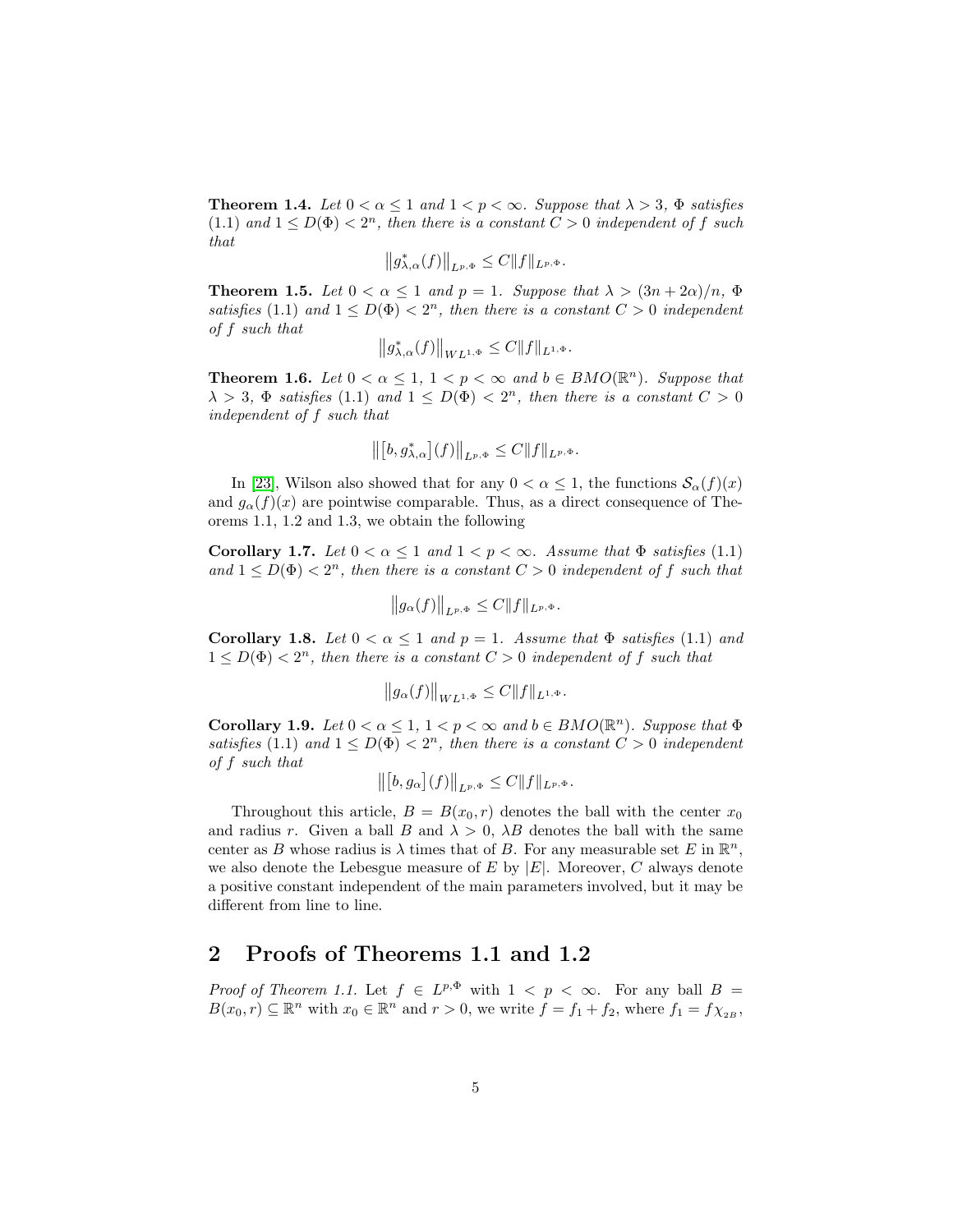$\chi_{_{2B}}$  denotes the characteristic function of  $2B = B(x_0,2r).$  Since  $\mathcal{S}_{\alpha} (0 < \alpha \leq 1)$ is a sublinear operator, then we have

$$
\frac{1}{\Phi(r)^{1/p}} \bigg( \int_{B(x_0,r)} |\mathcal{S}_{\alpha}(f)(x)|^p dx \bigg)^{1/p}
$$
\n
$$
\leq \frac{1}{\Phi(r)^{1/p}} \bigg( \int_{B(x_0,r)} |\mathcal{S}_{\alpha}(f_1)(x)|^p dx \bigg)^{1/p} + \frac{1}{\Phi(r)^{1/p}} \bigg( \int_{B(x_0,r)} |\mathcal{S}_{\alpha}(f_2)(x)|^p dx \bigg)^{1/p}
$$
\n= I<sub>1</sub> + I<sub>2</sub>.

For the term  $I_1$ , by Theorem A and the condition  $(1.1)$ , we obtain

$$
I_1 \leq C \cdot \frac{1}{\Phi(r)^{1/p}} \bigg( \int_{2B} |f(x)|^p dx \bigg)^{1/p}
$$
  
\n
$$
\leq C \|f\|_{L^{p,\Phi}} \cdot \frac{\Phi(2r)^{1/p}}{\Phi(r)^{1/p}}
$$
  
\n
$$
\leq C \|f\|_{L^{p,\Phi}}.
$$

We now turn to estimate the other term  $I_2$ . For any  $\varphi \in \mathcal{C}_{\alpha}$ ,  $0 < \alpha \le 1$  and  $(y, t) \in \Gamma(x)$ , we have

$$
|f_2 * \varphi_t(y)| = \left| \int_{(2B)^c} \varphi_t(y-z) f(z) \, dz \right|
$$
  
\n
$$
\leq C \cdot t^{-n} \int_{(2B)^c \cap \{z: |y-z| \leq t\}} |f(z)| \, dz
$$
  
\n
$$
\leq C \cdot t^{-n} \sum_{k=1}^{\infty} \int_{(2^{k+1}B \setminus 2^k B) \cap \{z: |y-z| \leq t\}} |f(z)| \, dz. \tag{2.1}
$$

For any  $x \in B$ ,  $(y, t) \in \Gamma(x)$  and  $z \in (2^{k+1}B\setminus 2^kB) \cap B(y, t)$ , then by a direct computation, we can easily see that

$$
2t \ge |x - y| + |y - z| \ge |x - z| \ge |z - x_0| - |x - x_0| \ge 2^{k-1}r.
$$

Thus, by using the above inequality (2.1) and Minkowski's integral inequality, we deduce

$$
\left| \mathcal{S}_{\alpha}(f_2)(x) \right| = \left( \iint_{\Gamma(x)} \sup_{\varphi \in \mathcal{C}_{\alpha}} |f_2 * \varphi_t(y)|^2 \frac{dydt}{t^{n+1}} \right)^{1/2} \leq C \left( \int_{2^{k-2}r}^{\infty} \int_{|x-y| < t} \left| t^{-n} \sum_{k=1}^{\infty} \int_{2^{k+1}B \setminus 2^k B} |f(z)| \, dz \right|^2 \frac{dydt}{t^{n+1}} \right)^{1/2} \leq C \left( \sum_{k=1}^{\infty} \int_{2^{k+1}B \setminus 2^k B} |f(z)| \, dz \right) \left( \int_{2^{k-2}r}^{\infty} \frac{dt}{t^{2n+1}} \right)^{1/2} \leq C \sum_{k=1}^{\infty} \frac{1}{|B(x_0, 2^{k+1}r)|} \int_{2^{k+1}B \setminus 2^k B} |f(z)| \, dz. \tag{2.2}
$$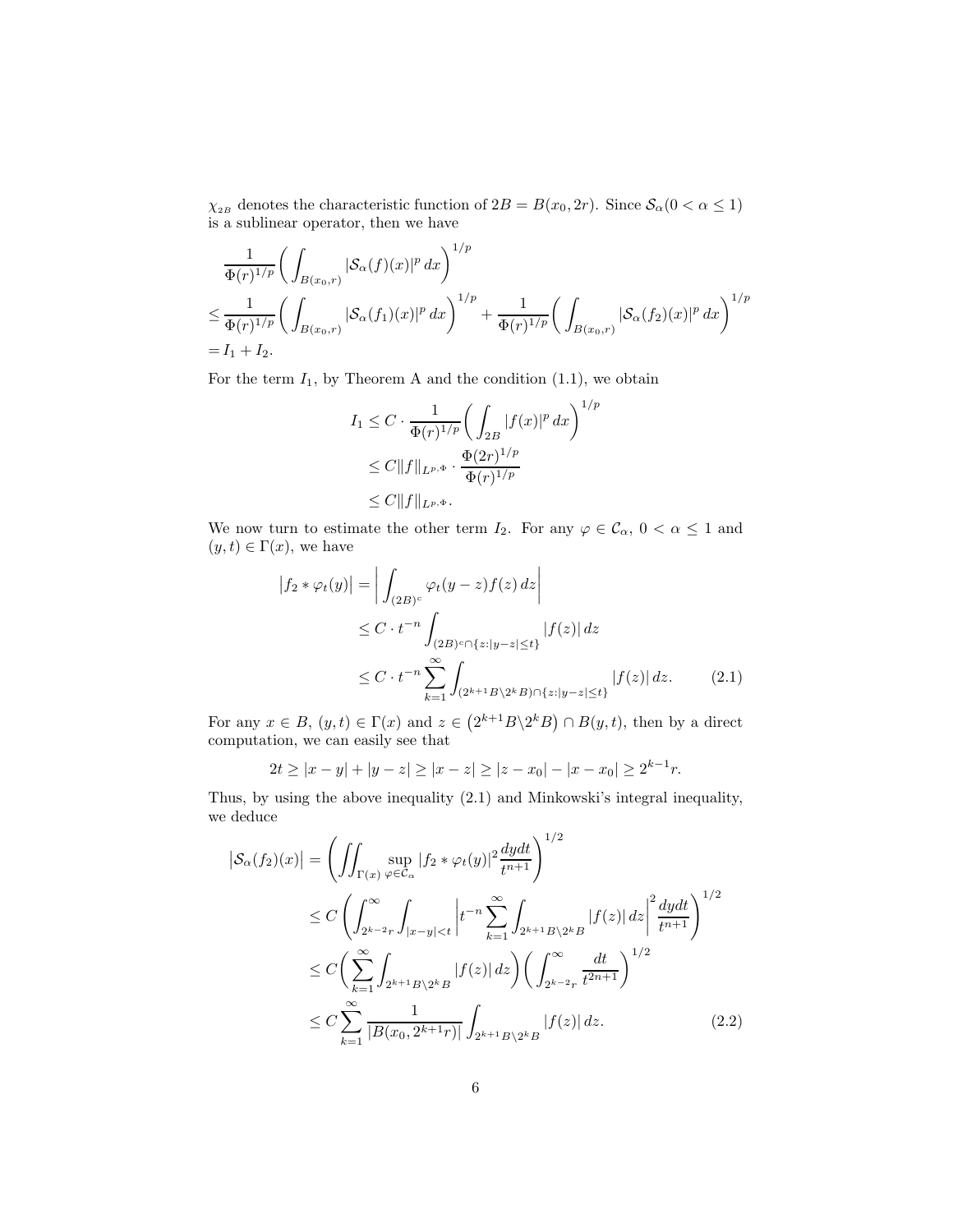An application of Hölder's inequality leads to that

$$
\frac{1}{|B(x_0, 2^{k+1}r)|} \int_{2^{k+1}B\backslash 2^k} |f(z)| dz \le \frac{1}{|B(x_0, 2^{k+1}r)|^{1/p}} \left(\int_{2^{k+1}B} |f(z)|^p dz\right)^{1/p}
$$
  

$$
\le C \|f\|_{L^{p,\Phi}} \cdot \frac{\Phi(2^{k+1}r)^{1/p}}{|B(x_0, 2^{k+1}r)|^{1/p}}.
$$
 (2.3)

Hence, substituting the above inequality (2.3) into (2.2), we have that for all  $x \in B = B(x_0, r),$ 

$$
\left| \mathcal{S}_{\alpha}(f_2)(x) \right| \le C \|f\|_{L^{p,\Phi}} \sum_{k=1}^{\infty} \frac{\Phi(2^{k+1}r)^{1/p}}{|B(x_0, 2^{k+1}r)|^{1/p}}, \tag{2.4}
$$

which implies

$$
I_2 \leq C \|f\|_{L^{p,\Phi}} \sum_{k=1}^{\infty} \frac{|B(x_0,r)|^{1/p}}{\Phi(r)^{1/p}} \cdot \frac{\Phi(2^{k+1}r)^{1/p}}{|B(x_0,2^{k+1}r)|^{1/p}}.
$$

Since  $1 \leq D(\Phi) < 2^n$ , then by using the doubling condition (1.1) of  $\Phi$ , we know that the above series is bounded by an absolute constant.

$$
\sum_{k=1}^{\infty} \frac{|B(x_0, r)|^{1/p}}{\Phi(r)^{1/p}} \cdot \frac{\Phi(2^{k+1}r)^{1/p}}{|B(x_0, 2^{k+1}r)|^{1/p}} \le C \sum_{k=1}^{\infty} \left(\frac{D(\Phi)}{2^n}\right)^{(k+1)/p} \le C.
$$
\n(2.5)

Therefore

$$
I_2 \leq C ||f||_{L^{p,\Phi}}.
$$

Combining the above estimates for  $I_1$  and  $I_2$  and then taking the supremum over all balls  $B = B(x_0, r) \subseteq \mathbb{R}^n$ , we complete the proof of Theorem 1.1.  $\Box$ 

*Proof of Theorem 1.2.* Let  $f \in L^{1,\Phi}$ . Fix a ball  $B = B(x_0, r) \subseteq \mathbb{R}^n$  and decompose  $f = f_1 + f_2$ , where  $f_1 = f \chi_{2B}$ . For any given  $\lambda > 0$ , we write

$$
\left| \{ x \in B(x_0, r) : |\mathcal{S}_{\alpha}(f)(x)| > \lambda \} \right|
$$
  
\n
$$
\leq \left| \{ x \in B(x_0, r) : |\mathcal{S}_{\alpha}(f_1)(x)| > \lambda/2 \} \right| + \left| \{ x \in B(x_0, r) : |\mathcal{S}_{\alpha}(f_2)(x)| > \lambda/2 \} \right|
$$
  
\n
$$
= J_1 + J_2.
$$

Theorem B and the condition (1.1) imply

$$
J_1 \leq \frac{C}{\lambda} \int_{2B} |f(y)| dy
$$
  
\n
$$
\leq \frac{C \cdot \Phi(2r)}{\lambda} ||f||_{L^{1,\Phi}}
$$
  
\n
$$
\leq \frac{C \cdot \Phi(r)}{\lambda} ||f||_{L^{1,\Phi}}.
$$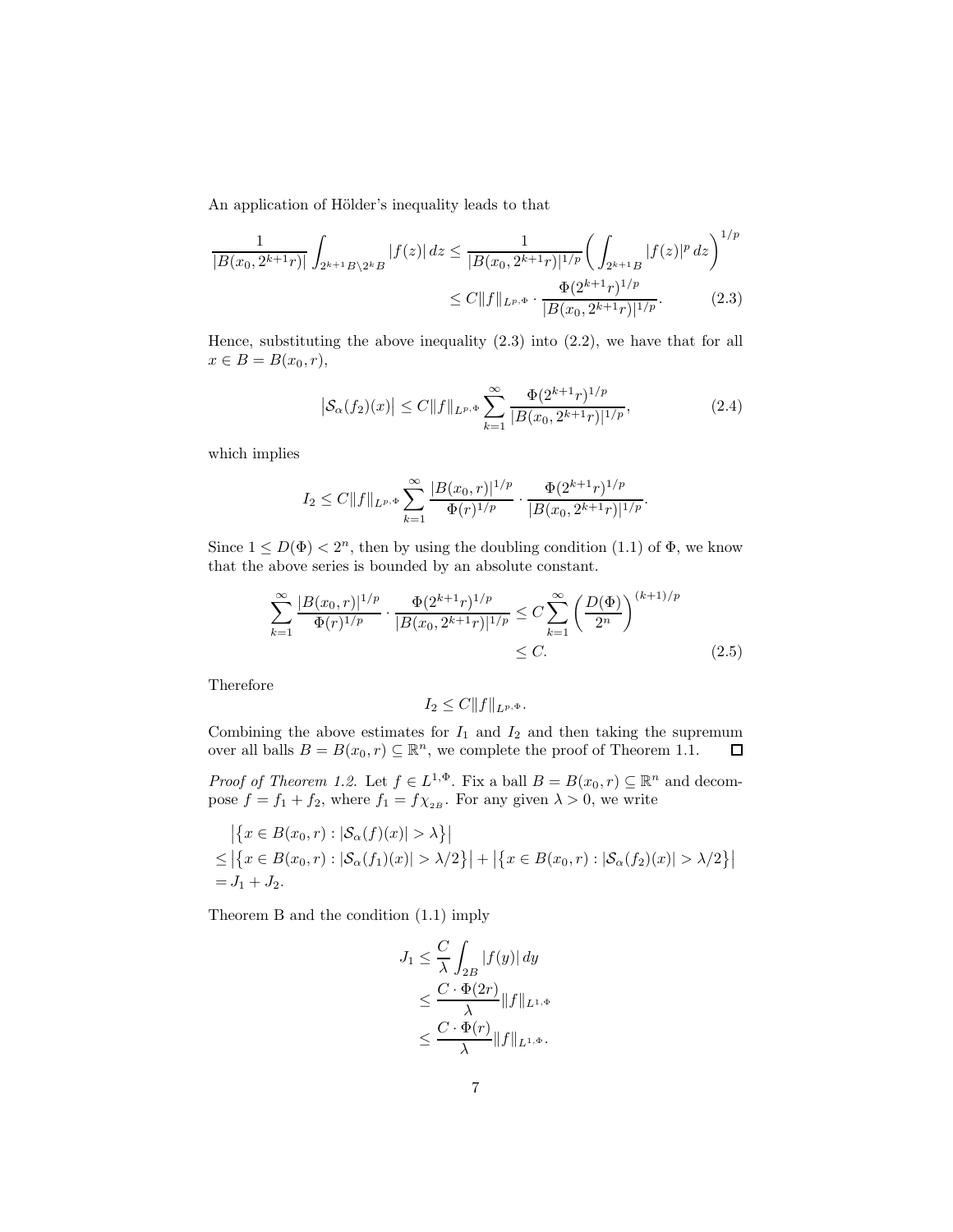We turn our attention to the estimate of  $J_2$ . Using the preceding estimate  $(2.2)$ , we can deduce that for all  $x \in B(x_0, r)$ ,

$$
\begin{split} \left| \mathcal{S}_{\alpha}(f_{2})(x) \right| &\leq C \sum_{k=1}^{\infty} \frac{1}{\left| B(x_{0}, 2^{k+1}r) \right|} \int_{2^{k+1}B\backslash 2^{k}B} \left| f(z) \right| dz \\ &\leq C \| f \|_{L^{1,\Phi}} \sum_{k=1}^{\infty} \frac{\Phi(2^{k+1}r)}{\left| B(x_{0}, 2^{k+1}r) \right|} \\ &= C \| f \|_{L^{1,\Phi}} \cdot \frac{\Phi(r)}{\left| B(x_{0},r) \right|} \sum_{k=1}^{\infty} \frac{\left| B(x_{0},r) \right|}{\Phi(r)} \cdot \frac{\Phi(2^{k+1}r)}{\left| B(x_{0}, 2^{k+1}r) \right|}. \end{split}
$$

Note that  $1 \leq D(\Phi) < 2^n$ . Arguing as in the proof of (2.5), we can get

$$
\sum_{k=1}^{\infty} \frac{|B(x_0, r)|}{\Phi(r)} \cdot \frac{\Phi(2^{k+1}r)}{|B(x_0, 2^{k+1}r)|} \le \sum_{k=1}^{\infty} \left(\frac{D(\Phi)}{2^n}\right)^{k+1} \le C.
$$
\n(2.6)

Hence

$$
\left| \mathcal{S}_{\alpha}(f_2)(x) \right| \le C \| f \|_{L^{1,\Phi}} \cdot \frac{\Phi(r)}{|B(x_0, r)|}.
$$
 (2.7)

If  $\{x \in B(x_0,r) : |\mathcal{S}_{\alpha}(f_2)(x)| > \lambda/2\} = \emptyset$ , then the inequality

$$
J_2 \leq \frac{C\cdot \Phi(r)}{\lambda} \|f\|_{L^{1,\Phi}}
$$

holds trivially. Now we may suppose that  $\{x \in B(x_0,r) : |\mathcal{S}_\alpha(f_2)(x)| > \lambda/2\} \neq$  $\emptyset$ , then by the inequality  $(2.7)$ , we can see that

$$
\lambda \le C \|f\|_{L^{1,\Phi}} \cdot \frac{\Phi(r)}{|B(x_0,r)|},
$$

which is equivalent to

$$
|B(x_0,r)| \leq \frac{C \cdot \Phi(r)}{\lambda} ||f||_{L^{1,\Phi}}.
$$

Therefore

$$
J_2 \le |B(x_0,r)| \le \frac{C \cdot \Phi(r)}{\lambda} ||f||_{L^{1,\Phi}}.
$$

Summing up the above estimates for  $J_1$  and  $J_2$ , and then taking the supremum over all balls  $B = B(x_0, r) \subseteq \mathbb{R}^n$  and all  $\lambda > 0$ , we finish the proof of Theorem 1.2.  $\Box$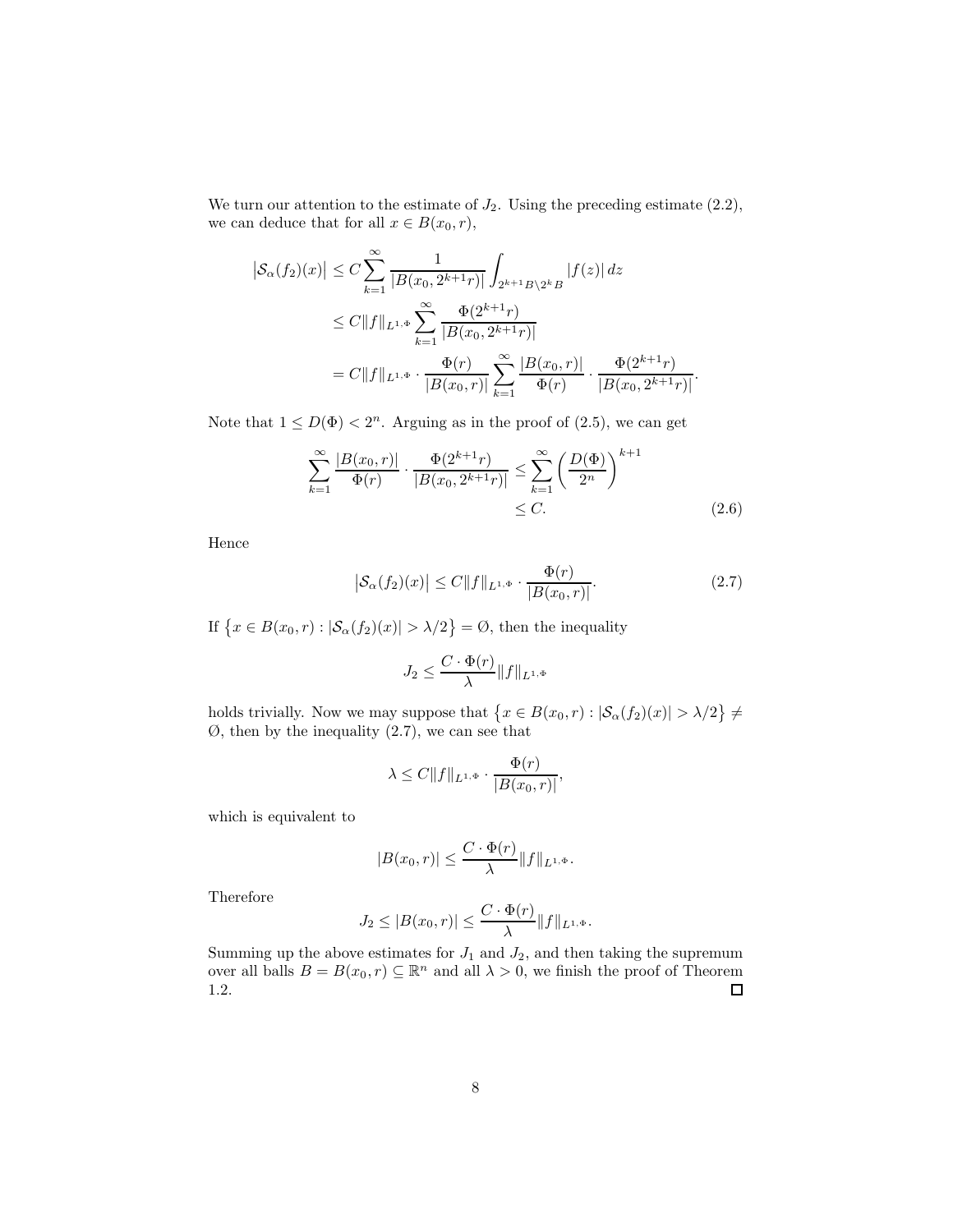#### 3 Proof of Theorem 1.3

Before proving the main theorem in this section, let us first recall the definition of the space of  $BMO(\mathbb{R}^n)$  (Bounded Mean Oscillation). A locally integrable function b is said to be in  $BMO(\mathbb{R}^n)$  if

$$
||b||_* = \sup_B \frac{1}{|B|} \int_B |b(x) - b_B| \, dx < \infty,
$$

where  $b_B$  stands for the average of b on B, i.e.,  $b_B = \frac{1}{|B|} \int_B b(y) dy$  and the supremum is taken over all balls B in  $\mathbb{R}^n$ . Modulo constants, the space  $BMO(\mathbb{R}^n)$ is a Banach space with respect to the norm  $\|\cdot\|_*$ .

**Theorem 3.1** ([\[7,](#page-21-5) [12\]](#page-22-14)). Assume that  $b \in BMO(\mathbb{R}^n)$ . Then for any  $1 \leq p < \infty$ , we have

$$
\sup_{B} \left( \frac{1}{|B|} \int_{B} |b(x) - b_{B}|^{p} dx \right)^{1/p} \leq C \|b\|_{*}.
$$

Given a real-valued function  $b \in BMO(\mathbb{R}^n)$ , we shall follow the idea devel-oped in [\[2,](#page-21-6) [6\]](#page-21-7) and denote  $F(\xi) = e^{\xi[b(x)-b(z)]}$ ,  $\xi \in \mathbb{C}$ . Then by the analyticity of  $F(\xi)$  on  $\mathbb C$  and the Cauchy integral formula, we get

$$
b(x) - b(z) = F'(0) = \frac{1}{2\pi i} \int_{|\xi|=1} \frac{F(\xi)}{\xi^2} d\xi
$$
  
= 
$$
\frac{1}{2\pi} \int_0^{2\pi} e^{e^{i\theta} [b(x) - b(z)]} e^{-i\theta} d\theta.
$$

Thus, for any  $\varphi \in \mathcal{C}_{\alpha}, 0 < \alpha \leq 1$ , we obtain

$$
\left| \int_{\mathbb{R}^n} \left[ b(x) - b(z) \right] \varphi_t(y - z) f(z) \, dz \right| = \left| \frac{1}{2\pi} \int_0^{2\pi} \left( \int_{\mathbb{R}^n} \varphi_t(y - z) e^{-e^{i\theta} b(z)} f(z) \, dz \right) e^{e^{i\theta} b(x)} e^{-i\theta} \, d\theta \right|
$$
  

$$
\leq \frac{1}{2\pi} \int_0^{2\pi} \sup_{\varphi \in \mathcal{C}_\alpha} \left| \int_{\mathbb{R}^n} \varphi_t(y - z) e^{-e^{i\theta} b(z)} f(z) \, dz \right| e^{\cos \theta \cdot b(x)} \, d\theta
$$
  

$$
\leq \frac{1}{2\pi} \int_0^{2\pi} A_\alpha (e^{-e^{i\theta} b} \cdot f)(y, t) \cdot e^{\cos \theta \cdot b(x)} \, d\theta.
$$
  
(3.1)

So we have

$$
\left| \left[ b, \mathcal{S}_{\alpha} \right](f)(x) \right| \leq \frac{1}{2\pi} \int_0^{2\pi} \mathcal{S}_{\alpha} \big( e^{-e^{i\theta} b} \cdot f \big)(x) \cdot e^{\cos \theta \cdot b(x)} \, d\theta.
$$

Then in view of Theorem A, by using the same arguments as in [\[6\]](#page-21-7), we can also show the following (see [\[20\]](#page-22-5) for the weighted case).

**Theorem 3.2.** Let  $0 < \alpha \leq 1$  and  $1 < p < \infty$ . Then the commutator  $[b, \mathcal{S}_{\alpha}]$  is bounded from  $L^p(\mathbb{R}^n)$  into itself whenever  $b \in BMO(\mathbb{R}^n)$ .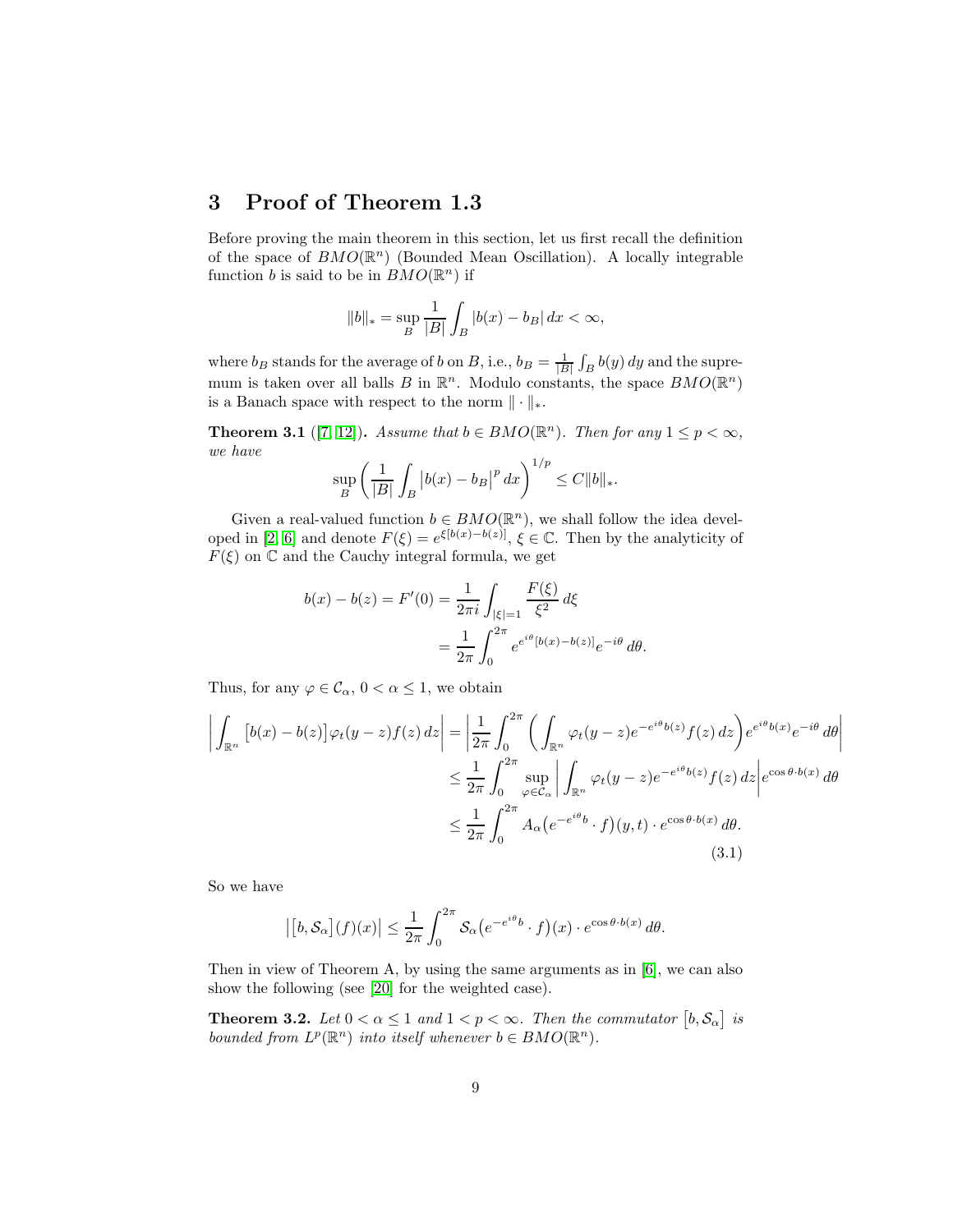*Proof of Theorem 1.3.* Let  $f \in L^{p,\Phi}$  with  $1 \leq p \leq \infty$ . For each fixed ball  $B = B(x_0, r) \subseteq \mathbb{R}^n$ , we let  $f = f_1 + f_2$ , where  $f_1 = f \chi_{2B}$ . Then we can write

$$
\frac{1}{\Phi(r)^{1/p}} \bigg( \int_{B(x_0,r)} \left| \left[ b, \mathcal{S}_{\alpha} \right] (f)(x) \right|^p dx \bigg)^{1/p}
$$
\n
$$
\leq \frac{1}{\Phi(r)^{1/p}} \bigg( \int_{B(x_0,r)} \left| \left[ b, \mathcal{S}_{\alpha} \right] (f_1)(x) \right|^p dx \bigg)^{1/p} + \frac{1}{\Phi(r)^{1/p}} \bigg( \int_{B(x_0,r)} \left| \left[ b, \mathcal{S}_{\alpha} \right] (f_2)(x) \right|^p dx \bigg)^{1/p}
$$
\n
$$
= K_1 + K_2.
$$

Applying Theorem 3.2 and the condition (1.1), we thus obtain

$$
K_1 \le C \|b\|_* \cdot \frac{1}{\Phi(r)^{1/p}} \left( \int_{2B} |f(x)|^p dx \right)^{1/p}
$$
  
\n
$$
\le C \|b\|_* \|f\|_{L^{p,\Phi}} \cdot \frac{\Phi(2r)^{1/p}}{\Phi(r)^{1/p}}
$$
  
\n
$$
\le C \|b\|_* \|f\|_{L^{p,\Phi}}. \tag{3.2}
$$

We now turn to deal with the term  $K_2$ . For any given  $x \in B(x_0, r)$  and  $(y, t) \in$  $\Gamma(x)$ , we have

$$
\sup_{\varphi \in \mathcal{C}_{\alpha}} \left| \int_{\mathbb{R}^n} \left[ b(x) - b(z) \right] \varphi_t(y - z) f_2(z) \, dz \right| \le \left| b(x) - b_B \right| \cdot \sup_{\varphi \in \mathcal{C}_{\alpha}} \left| \int_{\mathbb{R}^n} \varphi_t(y - z) f_2(z) \, dz \right|
$$

$$
+ \sup_{\varphi \in \mathcal{C}_{\alpha}} \left| \int_{\mathbb{R}^n} \left[ b(z) - b_B \right] \varphi_t(y - z) f_2(z) \, dz \right|
$$

Hence

$$
\left| \left[ b, \mathcal{S}_{\alpha} \right](f_2)(x) \right| \leq \left| b(x) - b_B \right| \cdot \mathcal{S}_{\alpha}(f_2)(x)
$$
  
+ 
$$
\left( \iint_{\Gamma(x)} \sup_{\varphi \in \mathcal{C}_{\alpha}} \left| \int_{\mathbb{R}^n} \left[ b(z) - b_B \right] \varphi_t(y - z) f_2(z) \, dz \right|^2 \frac{dydt}{t^{n+1}} \right)^{1/2}
$$
  
= I+II.

In the proof of Theorem 1.1, we have already proved that for any  $x \in B(x_0, r)$ ,

$$
\left| \mathcal{S}_{\alpha}(f_2)(x) \right| \le C \|f\|_{L^{p,\Phi}} \sum_{k=1}^{\infty} \frac{\Phi(2^{k+1}r)^{1/p}}{|B(x_0, 2^{k+1}r)|^{1/p}}, \tag{3.3}
$$

From the inequalities (2.5), (3.3) and Theorem 3.1, it follows that

$$
\frac{1}{\Phi(r)^{1/p}} \bigg( \int_B \mathbf{I}^p \, dx \bigg)^{1/p} \le C \|f\|_{L^{p,\Phi}} \cdot \frac{1}{\Phi(r)^{1/p}} \sum_{k=1}^{\infty} \frac{\Phi(2^{k+1}r)^{1/p}}{|B(x_0, 2^{k+1}r)|^{1/p}} \cdot \bigg( \int_B \left|b(x) - b_B\right|^p \, dx \bigg)^{1/p}
$$

$$
\le C \|b\|_{*} \|f\|_{L^{p,\Phi}} \sum_{k=1}^{\infty} \frac{|B(x_0, r)|^{1/p}}{\Phi(r)^{1/p}} \cdot \frac{\Phi(2^{k+1}r)^{1/p}}{|B(x_0, 2^{k+1}r)|^{1/p}}
$$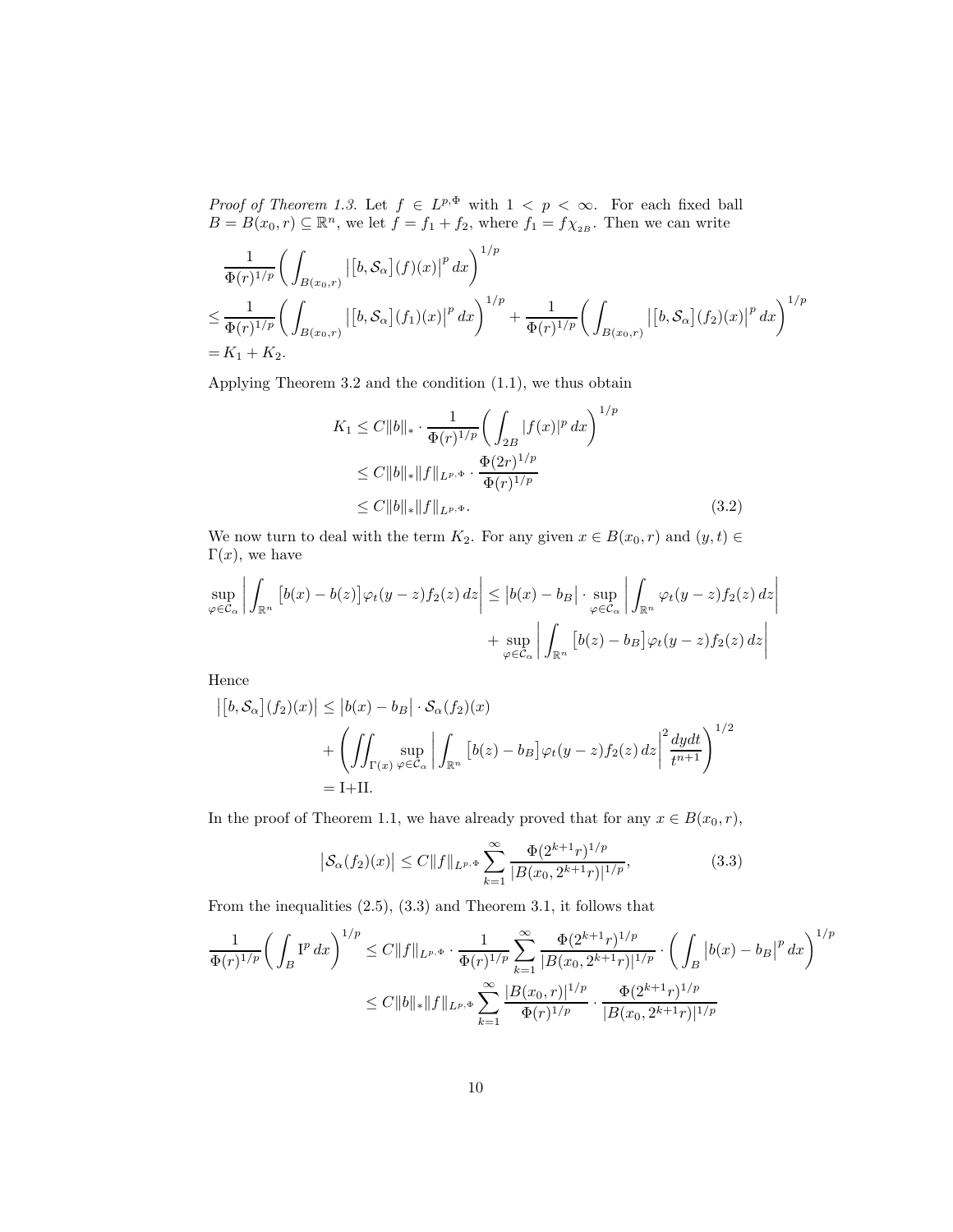$$
\leq C \|b\|_{*} \|f\|_{L^{p,\Phi}} \sum_{k=1}^{\infty} \left(\frac{D(\Phi)}{2^n}\right)^{(k+1)/p} \leq C \|b\|_{*} \|f\|_{L^{p,\Phi}}.
$$
\n(3.4)

On the other hand

$$
II = \left( \iint_{\Gamma(x)} \sup_{\varphi \in \mathcal{C}_{\alpha}} \left| \int_{(2B)^c} [b(z) - b_B] \varphi_t(y - z) f(z) \, dz \right|^2 \frac{dydt}{t^{n+1}} \right)^{1/2}
$$
  
\n
$$
\leq C \left( \iint_{\Gamma(x)} \left| t^{-n} \sum_{k=1}^{\infty} \int_{(2^{k+1}B \setminus 2^k B) \cap \{z : |y - z| \le t\}} |b(z) - b_B| |f(z)| \, dz \right|^2 \frac{dydt}{t^{n+1}} \right)^{1/2}
$$
  
\n
$$
\leq C \left( \iint_{\Gamma(x)} \left| t^{-n} \sum_{k=1}^{\infty} \int_{(2^{k+1}B \setminus 2^k B) \cap \{z : |y - z| \le t\}} |b(z) - b_{2^{k+1}B}| |f(z)| \, dz \right|^2 \frac{dydt}{t^{n+1}} \right)^{1/2}
$$
  
\n
$$
+ C \left( \iint_{\Gamma(x)} \left| t^{-n} \sum_{k=1}^{\infty} |b_{2^{k+1}B} - b_B| \cdot \int_{(2^{k+1}B \setminus 2^k B) \cap \{z : |y - z| \le t\}} |f(z)| \, dz \right|^2 \frac{dydt}{t^{n+1}} \right)^{1/2}
$$
  
\n= III+IV.

We denote the conjugate exponent of  $p > 1$  by  $p' = p/(p - 1)$ . Then by Hölder's inequality and Theorem 3.1, we obtain

$$
\int_{2^{k+1}B\backslash 2^{k}B} |b(z) - b_{2^{k+1}B}||f(z)| dz
$$
\n
$$
\leq \left(\int_{2^{k+1}B} |b(z) - b_{2^{k+1}B}|^{p'} dz\right)^{1/p'} \left(\int_{2^{k+1}B} |f(z)|^{p} dz\right)^{1/p}
$$
\n
$$
\leq C \|b\|_{*} \|f\|_{L^{p,\Phi}} \cdot |2^{k+1}B|^{1/p'} \Phi(2^{k+1}r)^{1/p}.
$$
\n(3.5)

In addition, we note that in this case,  $t \geq 2^{k-2}r$  as in Theorem 1.1. Then it follows from Minkowski's integral inequality and the above inequality (3.5) that

$$
\begin{split} \text{III} &\leq C \left( \int_{2^{k-2}r}^{\infty} \int_{|x-y| < t} \left| t^{-n} \sum_{k=1}^{\infty} \int_{2^{k+1}B \setminus 2^k B} \left| b(z) - b_{2^{k+1}B} \right| |f(z)| \, dz \right|^2 \frac{dydt}{t^{n+1}} \right)^{1/2} \\ &\leq C \left( \sum_{k=1}^{\infty} \int_{2^{k+1}B \setminus 2^k B} \left| b(z) - b_{2^{k+1}B} \right| |f(z)| \, dz \right) \left( \int_{2^{k-2}r}^{\infty} \frac{dt}{t^{2n+1}} \right)^{1/2} \\ &\leq C \|b\|_{*} \|f\|_{L^{p,\Phi}} \cdot \sum_{k=1}^{\infty} \frac{\Phi(2^{k+1}r)^{1/p}}{|B(x_0, 2^{k+1}r)|^{1/p}}. \end{split}
$$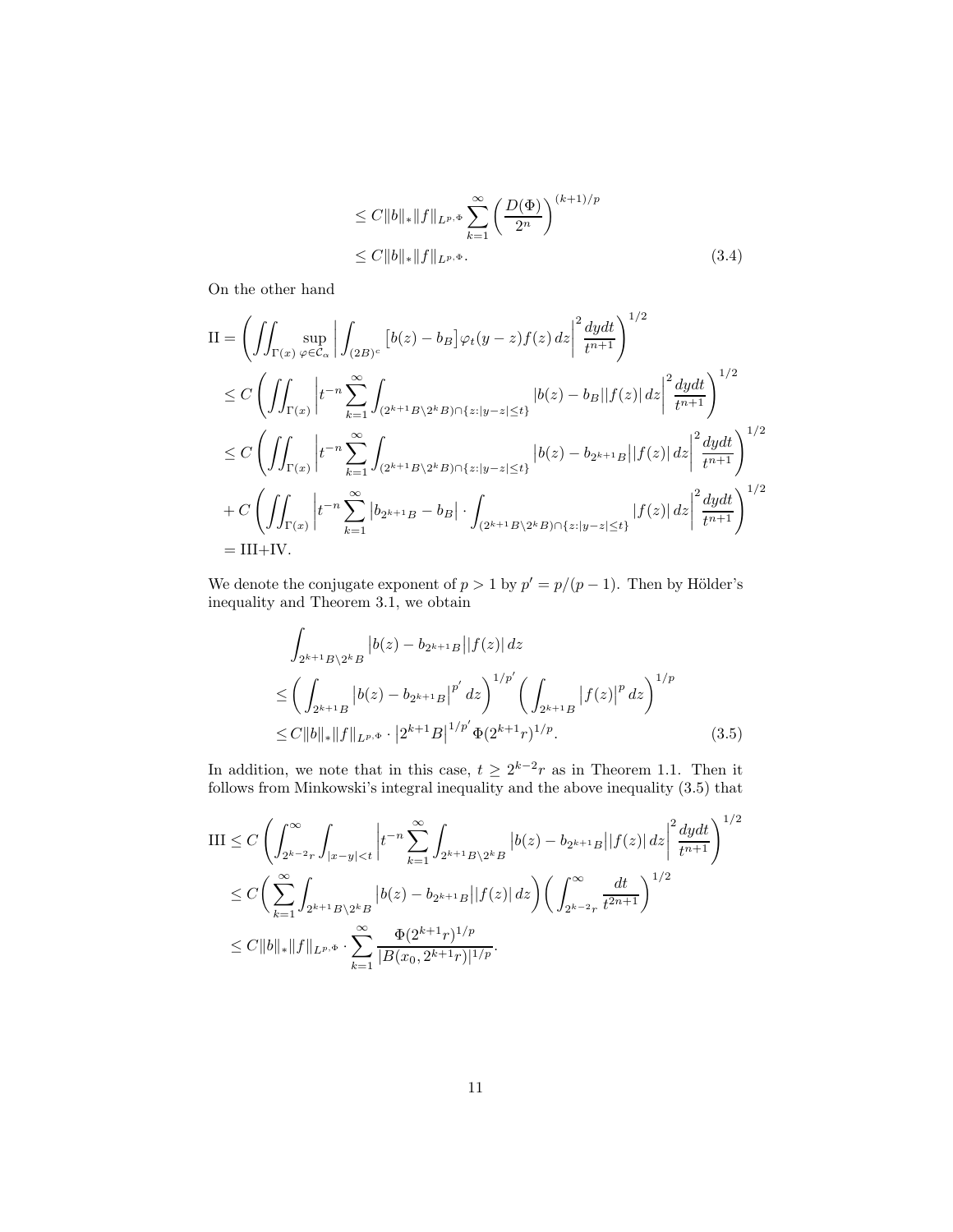Hence, it follows directly from the inequality (2.5) that

$$
\frac{1}{\Phi(r)^{1/p}} \left( \int_B \Pi \Pi^p \, dx \right)^{1/p} \le C \|b\|_* \|f\|_{L^{p,\Phi}} \sum_{k=1}^{\infty} \frac{|B(x_0, r)|^{1/p}}{\Phi(r)^{1/p}} \cdot \frac{\Phi(2^{k+1}r)^{1/p}}{|B(x_0, 2^{k+1}r)|^{1/p}} \n\le C \|b\|_* \|f\|_{L^{p,\Phi}} \sum_{k=1}^{\infty} \left( \frac{D(\Phi)}{2^n} \right)^{(k+1)/p} \n\le C \|b\|_* \|f\|_{L^{p,\Phi}}.
$$
\n(3.6)

Now let us deal with the last term IV. Since  $b \in BMO(\mathbb{R}^n)$ , then a trivial calculation shows that

$$
\left| b_{2^{k+1}B} - b_B \right| \le C \cdot (k+1) \|b\|_*.
$$
 (3.7)

Thus, by using Minkowski's integral inequality and the inequalities (2.3) and  $(3.7)$ , we have

$$
IV \leq C \left( \int_{2^{k-2}r}^{\infty} \int_{|x-y| < t} \left| t^{-n} \sum_{k=1}^{\infty} \left| b_{2^{k+1}B} - b_{B} \right| \cdot \int_{2^{k+1}B \setminus 2^{k}B} |f(z)| \, dz \right|^{2} \frac{dydt}{t^{n+1}} \right)^{1/2}
$$
  
\n
$$
\leq C \|b\|_{*} \left( \sum_{k=1}^{\infty} (k+1) \cdot \int_{2^{k+1}B \setminus 2^{k}B} |f(z)| \, dz \right) \left( \int_{2^{k-2}r}^{\infty} \frac{dt}{t^{2n+1}} \right)^{1/2}
$$
  
\n
$$
\leq C \|b\|_{*} \|f\|_{L^{p,\Phi}} \sum_{k=1}^{\infty} (k+1) \cdot \frac{\Phi(2^{k+1}r)^{1/p}}{|B(x_0, 2^{k+1}r)|^{1/p}}.
$$

Therefore

$$
\frac{1}{\Phi(r)^{1/p}} \left( \int_B \mathcal{IV}^p \, dx \right)^{1/p} \le C \|b\|_* \|f\|_{L^{p,\Phi}} \sum_{k=1}^{\infty} (k+1) \cdot \frac{|B(x_0, r)|^{1/p}}{\Phi(r)^{1/p}} \cdot \frac{\Phi(2^{k+1}r)^{1/p}}{|B(x_0, 2^{k+1}r)|^{1/p}} \n\le C \|b\|_* \|f\|_{L^{p,\Phi}} \sum_{k=1}^{\infty} (k+1) \cdot \left( \frac{D(\Phi)}{2^n} \right)^{(k+1)/p} \n\le C \|b\|_* \|f\|_{L^{p,\Phi}},
$$
\n(3.8)

where we have used the inequality (2.5). Summarizing the estimates (3.6) and (3.8) derived above, we thus obtain

$$
\frac{1}{\Phi(r)^{1/p}} \bigg( \int_B \Pi^p \, dx \bigg)^{1/p} \le C \|b\|_* \|f\|_{L^{p,\Phi}}. \tag{3.9}
$$

Combining the inequalities (3.2), (3.4) with the above inequality (3.9) and then taking the supremum over all balls  $B = B(x_0, r) \subseteq \mathbb{R}^n$ , we complete the proof of Theorem 1.3.  $\Box$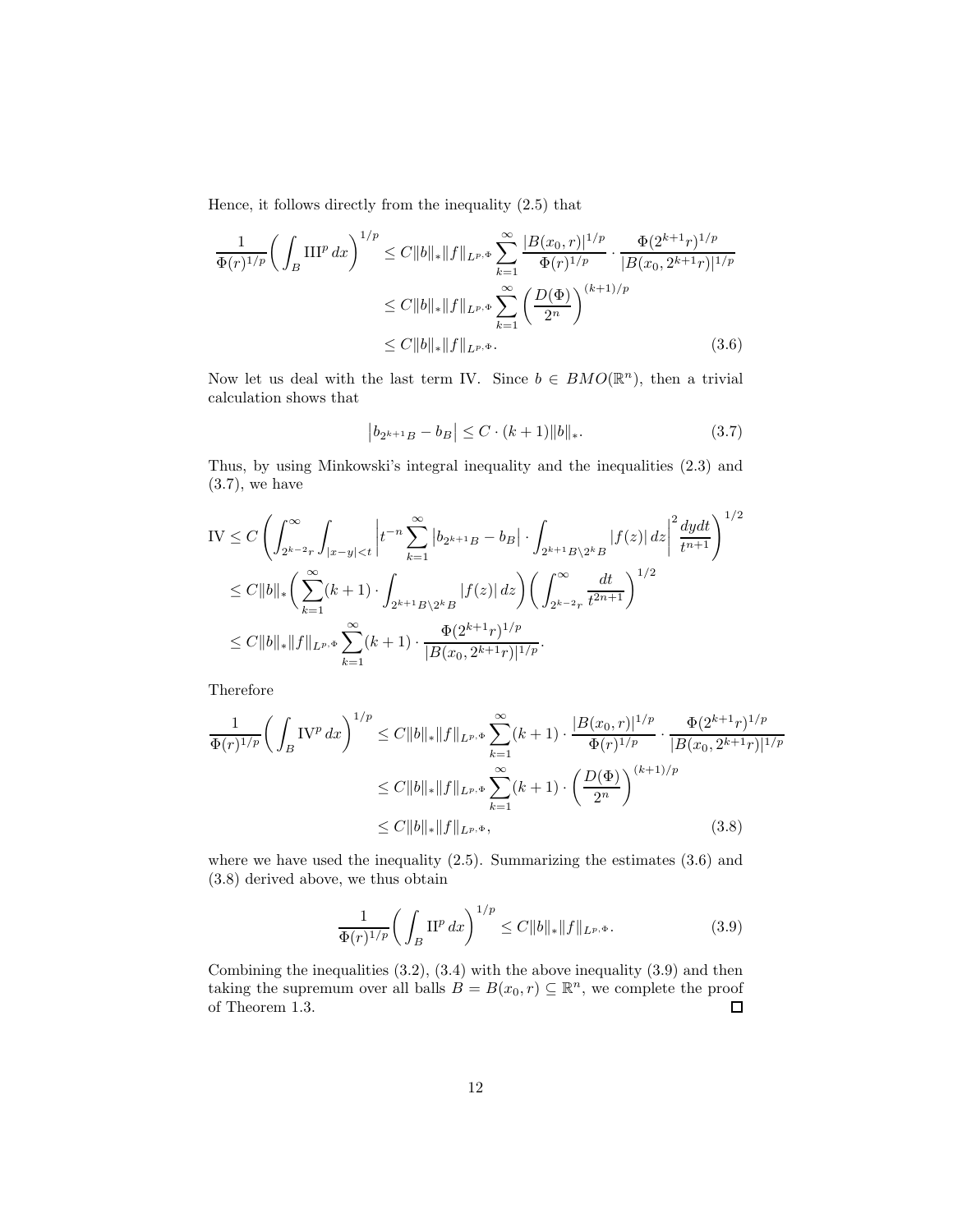## 4 Proof of Theorem 1.4

In order to prove the main theorem of this section, we need to establish the following three lemmas. Actually, these results are essentially contained in [\[18\]](#page-22-15). For the sake of completeness, we give its proofs here (see also [\[20\]](#page-22-5) for the weighted case).

**Lemma 4.1.** Let  $0 < \alpha \leq 1$  and  $p = 2$ . Then for any  $j \in \mathbb{Z}_+$ , we have

$$
\|\mathcal{S}_{\alpha,2^{j}}(f)\|_{L^{2}} \leq C \cdot 2^{jn/2} \|\mathcal{S}_{\alpha}(f)\|_{L^{2}}.
$$

*Proof.* For every  $j \in \mathbb{Z}_+$ , by the definition of  $\mathcal{S}_{\alpha,2^j}$ , we obtain

$$
\|\mathcal{S}_{\alpha,2^{j}}(f)\|_{L^{2}}^{2} = \int_{\mathbb{R}^{n}} \left(\iint_{\mathbb{R}_{+}^{n+1}} \left(A_{\alpha}(f)(y,t)\right)^{2} \chi_{|x-y|<2^{j}t} \frac{dydt}{t^{n+1}}\right) dx
$$
  
\n
$$
= \iint_{\mathbb{R}_{+}^{n+1}} \left(\int_{|x-y|<2^{j}t} dx\right) \left(A_{\alpha}(f)(y,t)\right)^{2} \frac{dydt}{t^{n+1}}
$$
  
\n
$$
\leq C \cdot 2^{jn} \iint_{\mathbb{R}_{+}^{n+1}} \left(\int_{|x-y|  
\n
$$
= C \cdot 2^{jn} \|\mathcal{S}_{\alpha}(f)\|_{L^{2}}^{2}.
$$
$$

Taking square-roots on both sides of the above inequality, we are done.

 $\Box$ 

**Lemma 4.2.** Let  $0 < \alpha \leq 1$  and  $2 < p < \infty$ . Then for any  $j \in \mathbb{Z}_+$ , we have

$$
\left\|\mathcal{S}_{\alpha,2^{j}}(f)\right\|_{L^{p}} \leq C \cdot 2^{jn/2} \left\|\mathcal{S}_{\alpha}(f)\right\|_{L^{p}}.
$$

*Proof.* For any  $j \in \mathbb{Z}_+$ , it is easy to see that

$$
\left\| \mathcal{S}_{\alpha,2^{j}}(f) \right\|_{L^{p}}^{2} = \left\| \mathcal{S}_{\alpha,2^{j}}(f)^{2} \right\|_{L^{p/2}}.
$$

Since  $p/2 > 1$ , then by duality, we have

$$
\|S_{\alpha,2^{j}}(f)^{2}\|_{L^{p/2}}
$$
\n
$$
= \sup_{\|g\|_{L^{(p/2)'}\leq 1}} \left| \int_{\mathbb{R}^{n}} S_{\alpha,2^{j}}(f)(x)^{2} g(x) dx \right|
$$
\n
$$
= \sup_{\|g\|_{L^{(p/2)'}\leq 1}} \left| \int_{\mathbb{R}^{n}} \left( \iint_{\mathbb{R}^{n+1}_{+}} \left( A_{\alpha}(f)(y,t) \right)^{2} \chi_{|x-y| < 2^{j}t} \frac{dydt}{t^{n+1}} \right) g(x) dx \right|
$$
\n
$$
= \sup_{\|g\|_{L^{(p/2)'}\leq 1}} \left| \iint_{\mathbb{R}^{n+1}_{+}} \left( \int_{|x-y| < 2^{j}t} g(x) dx \right) \left( A_{\alpha}(f)(y,t) \right)^{2} \frac{dydt}{t^{n+1}} \right|.
$$
\n(4.1)

Recall that the Hardy-Littlewood maximal operator  $M$  is defined by

$$
M(f)(x) = \sup_{x \in B} \frac{1}{|B|} \int_B |f(y)| dy,
$$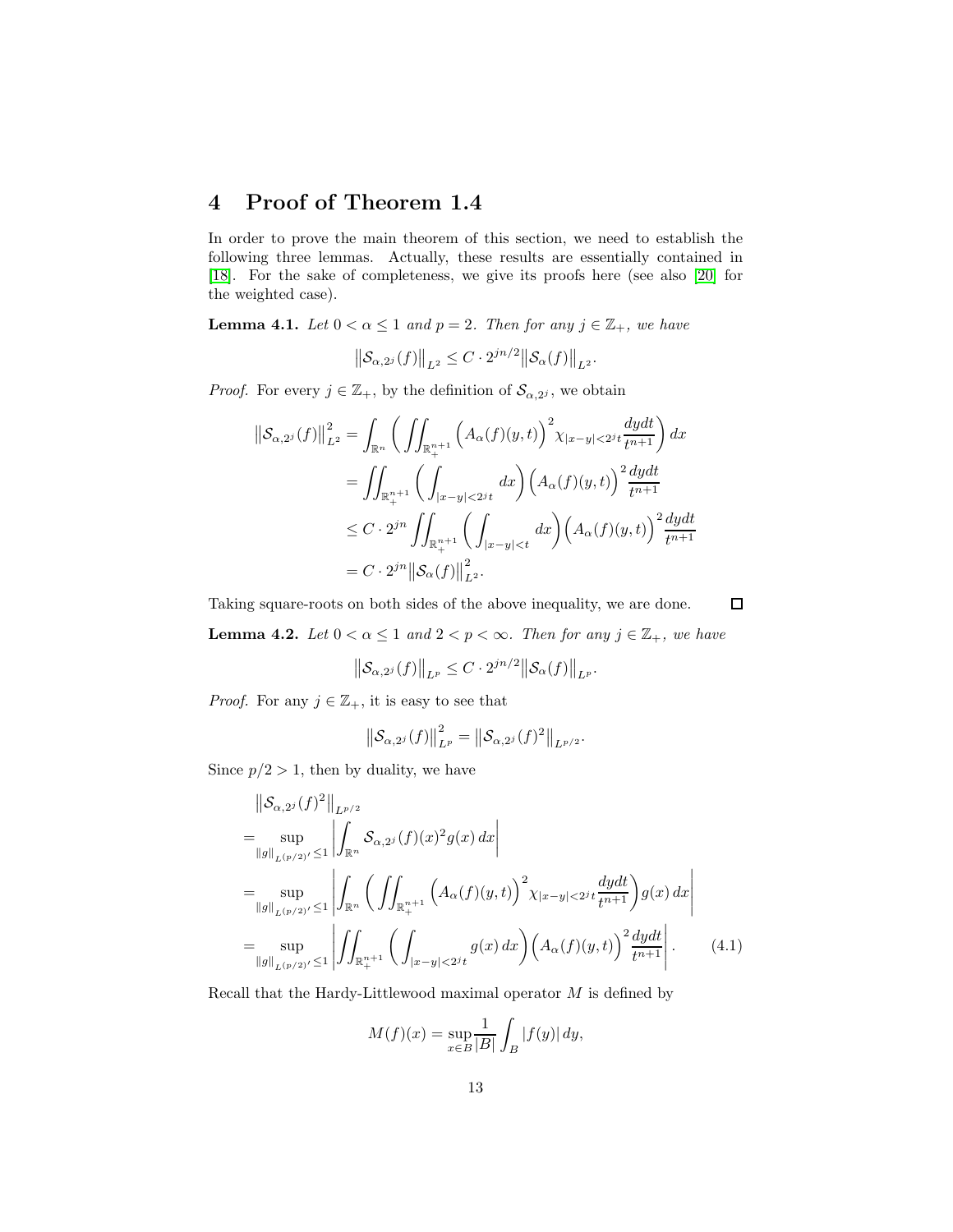where the supremum is taken over all balls  $B$  which contain  $x$ . Then we get

$$
\int_{|x-y|<2^{j}t} g(x) dx \le 2^{jn} |B(y,t)| \cdot \frac{1}{|B(y,2^{j}t)|} \int_{B(y,2^{j}t)} g(x) dx
$$
  
\n
$$
\le 2^{jn} |B(y,t)| \inf_{x \in B(y,t)} M(g)(x)
$$
  
\n
$$
\le 2^{jn} \int_{|x-y|\n(4.2)
$$

Substituting the above inequality  $(4.2)$  into  $(4.1)$  and using Hölder's inequality together with the  $L^{(p/2)'}$  boundedness of M, we thus obtain

$$
\begin{aligned} \left\| \mathcal{S}_{\alpha,2^{j}}(f)^{2} \right\|_{L^{p/2}} &\leq 2^{jn} \sup_{\|g\|_{L^{(p/2)'}} \leq 1} \left| \int_{\mathbb{R}^{n}} \mathcal{S}_{\alpha}(f)(x)^{2} M(g)(x) \, dx \right| \\ &\leq 2^{jn} \left\| \mathcal{S}_{\alpha}(f)^{2} \right\|_{L^{p/2}} \sup_{\|g\|_{L^{(p/2)'}} \leq 1} \left\| M(g) \right\|_{L^{(p/2)'}} \\ &\leq C \cdot 2^{jn} \left\| \mathcal{S}_{\alpha}(f)^{2} \right\|_{L^{p/2}} \\ &= C \cdot 2^{jn} \left\| \mathcal{S}_{\alpha}(f) \right\|_{L^{p}}^{2} .\end{aligned}
$$

This implies the desired result.

**Lemma 4.3.** Let  $0 < \alpha \leq 1$  and  $1 \leq p < 2$ . Then for any  $j \in \mathbb{Z}_+$ , we have

$$
\left\|\mathcal{S}_{\alpha,2^{j}}(f)\right\|_{L^{p}}\leq C\cdot2^{jn/p}\left\|\mathcal{S}_{\alpha}(f)\right\|_{L^{p}}.
$$

Proof. ∤ We will adopt the same method as in [\[18\]](#page-22-15). For any  $j \in \mathbb{Z}_+$ , set  $\Omega_{\lambda} =$  $x \in \mathbb{R}^n : \mathcal{S}_{\alpha}(f)(x) > \lambda$  and  $\Omega_{\lambda,j} = \{x \in \mathbb{R}^n : \mathcal{S}_{\alpha,2^j}(f)(x) > \lambda\}$ . We also set

$$
\Omega_{\lambda}^* = \left\{ x \in \mathbb{R}^n : M(\chi_{\Omega_{\lambda}})(x) > \frac{1}{2^{(jn+1)}} \right\}.
$$

Observe that  $|\Omega_{\lambda,j}| \leq |\Omega_{\lambda}^*| + |\Omega_{\lambda,j} \cap (\mathbb{R}^n \setminus \Omega_{\lambda}^*)|$ . Thus

$$
\|\mathcal{S}_{\alpha,2^{j}}(f)\|_{L^{p}}^{p} = \int_{0}^{\infty} p\lambda^{p-1} |\Omega_{\lambda,j}| d\lambda
$$
  
\n
$$
\leq \int_{0}^{\infty} p\lambda^{p-1} |\Omega_{\lambda}^{*}| d\lambda + \int_{0}^{\infty} p\lambda^{p-1} |\Omega_{\lambda,j} \cap (\mathbb{R}^{n} \setminus \Omega_{\lambda}^{*})| d\lambda
$$
  
\n= I+II.

The weak type  $(1,1)$  estimate of M yields

$$
I \leq C \cdot 2^{jn} \int_0^\infty p\lambda^{p-1} |\Omega_\lambda| \, d\lambda = C \cdot 2^{jn} \left\| \mathcal{S}_\alpha(f) \right\|_{L^p}^p. \tag{4.3}
$$

To estimate II, we now claim that the following inequality holds.

$$
\int_{\mathbb{R}^n \setminus \Omega^*_{\lambda}} \mathcal{S}_{\alpha,2^j}(f)(x)^2 dx \le C \cdot 2^{jn} \int_{\mathbb{R}^n \setminus \Omega_{\lambda}} \mathcal{S}_{\alpha}(f)(x)^2 dx. \tag{4.4}
$$

 $\Box$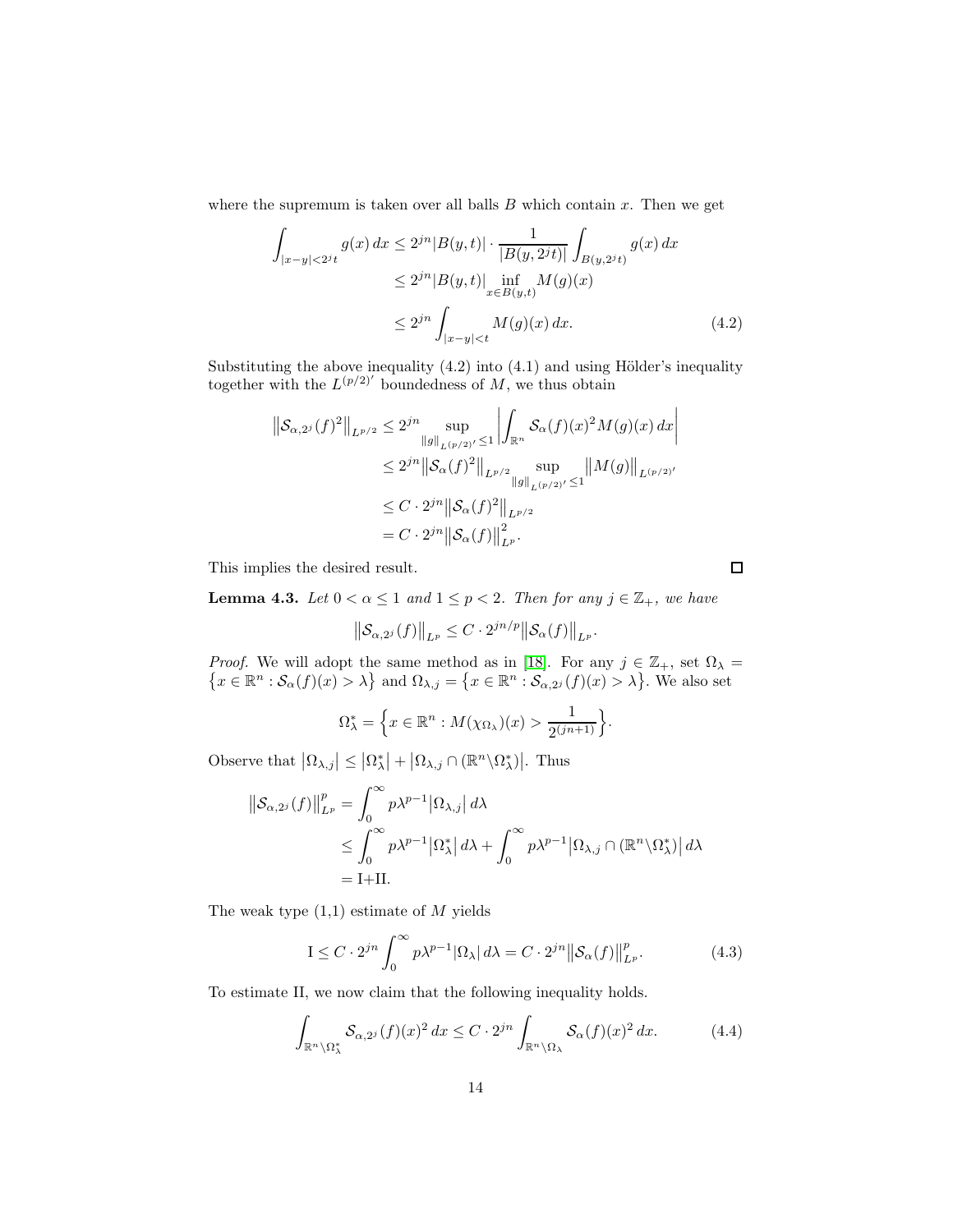We will take the above inequality temporarily for granted, then it follows from Chebyshev's inequality and (4.4) that

$$
\left| \Omega_{\lambda,j} \cap (\mathbb{R}^n \setminus \Omega_{\lambda}^*) \right| \leq \lambda^{-2} \int_{\Omega_{\lambda,j} \cap (\mathbb{R}^n \setminus \Omega_{\lambda}^*)} \mathcal{S}_{\alpha,2^j}(f)(x)^2 dx
$$
  

$$
\leq \lambda^{-2} \int_{\mathbb{R}^n \setminus \Omega_{\lambda}^*} \mathcal{S}_{\alpha,2^j}(f)(x)^2 dx
$$
  

$$
\leq C \cdot 2^{jn} \lambda^{-2} \int_{\mathbb{R}^n \setminus \Omega_{\lambda}} \mathcal{S}_{\alpha}(f)(x)^2 dx.
$$

Hence

$$
\mathcal{II} \leq C \cdot 2^{jn} \int_0^\infty p\lambda^{p-1} \bigg(\lambda^{-2} \int_{\mathbb{R}^n \setminus \Omega_\lambda} \mathcal{S}_\alpha(f)(x)^2 dx\bigg) d\lambda.
$$

Changing the order of integration yields

$$
\begin{split} \text{II} &\leq C \cdot 2^{jn} \int_{\mathbb{R}^n} \mathcal{S}_{\alpha}(f)(x)^2 \bigg( \int_{|S_{\alpha}(f)(x)|}^{\infty} p \lambda^{p-3} \, d\lambda \bigg) \, dx \\ &\leq C \cdot 2^{jn} \frac{p}{2-p} \cdot \big\| \mathcal{S}_{\alpha}(f) \big\|_{L^p}^p. \end{split} \tag{4.5}
$$

Combining the above estimate  $(4.5)$  with  $(4.3)$  and taking p-th root on both sides, we complete the proof of Lemma 4.3. So it remains to prove the inequality (4.4). Set  $\Gamma_{2^j}(\mathbb{R}^n \setminus \Omega_{\lambda}^*) = \bigcup_{\mathbb{R}^n}$ x∈Rn\Ω<sup>∗</sup> λ  $\Gamma_{2^j}(x)$  and  $\Gamma(\mathbb{R}^n \setminus \Omega_\lambda) = \bigcup_{x \in \mathbb{R}^n \setminus \Omega_\lambda}$  $\Gamma(x)$ . For each given  $(y, t) \in \Gamma_{2^j}(\mathbb{R}^n \backslash \Omega_{\lambda}^*)$ , we have

$$
|B(y, 2^{j}t) \cap (\mathbb{R}^n \backslash \Omega_{\lambda}^*)| \leq 2^{jn} |B(y, t)|.
$$

It is not difficult to check that  $|B(y,t) \cap \Omega_{\lambda}| \leq \frac{|B(y,t)|}{2}$  $\frac{y,t)}{2}$  and  $\Gamma_{2^j}(\mathbb{R}^n\backslash\Omega^*_{\lambda}) \subseteq$  $\Gamma(\mathbb{R}^n\setminus\Omega_\lambda)$ . In fact, for any  $(y, t) \in \Gamma_{2^j}(\mathbb{R}^n\setminus\Omega_\lambda^*)$ , there exists a point  $x \in \mathbb{R}^n\setminus\Omega_\lambda^*$ such that  $(y, t) \in \Gamma_{2^{j}}(x)$ . Then we can deduce

$$
|B(y,t) \cap \Omega_{\lambda}| \le |B(y, 2^{j}t) \cap \Omega_{\lambda}|
$$
  
= 
$$
\int_{B(y, 2^{j}t)} \chi_{\Omega_{\lambda}}(z) dz
$$
  

$$
\le 2^{jn} |B(y,t)| \cdot \frac{1}{|B(y, 2^{j}t)|} \int_{B(y, 2^{j}t)} \chi_{\Omega_{\lambda}}(z) dz.
$$

Note that  $x \in B(y, 2^{j}t) \cap (\mathbb{R}^{n}\backslash\Omega_{\lambda}^{*})$ . So we have

$$
|B(y,t)\cap\Omega_\lambda|\leq 2^{jn}|B(y,t)|\cdot M(\chi_{\Omega_\lambda})(x)\leq \frac{|B(y,t)|}{2}.
$$

Consequently

$$
|B(y,t)| = |B(y,t) \cap \Omega_{\lambda}| + |B(y,t) \cap (\mathbb{R}^n \setminus \Omega_{\lambda})|
$$
  

$$
\leq \frac{|B(y,t)|}{2} + |B(y,t) \cap (\mathbb{R}^n \setminus \Omega_{\lambda})|,
$$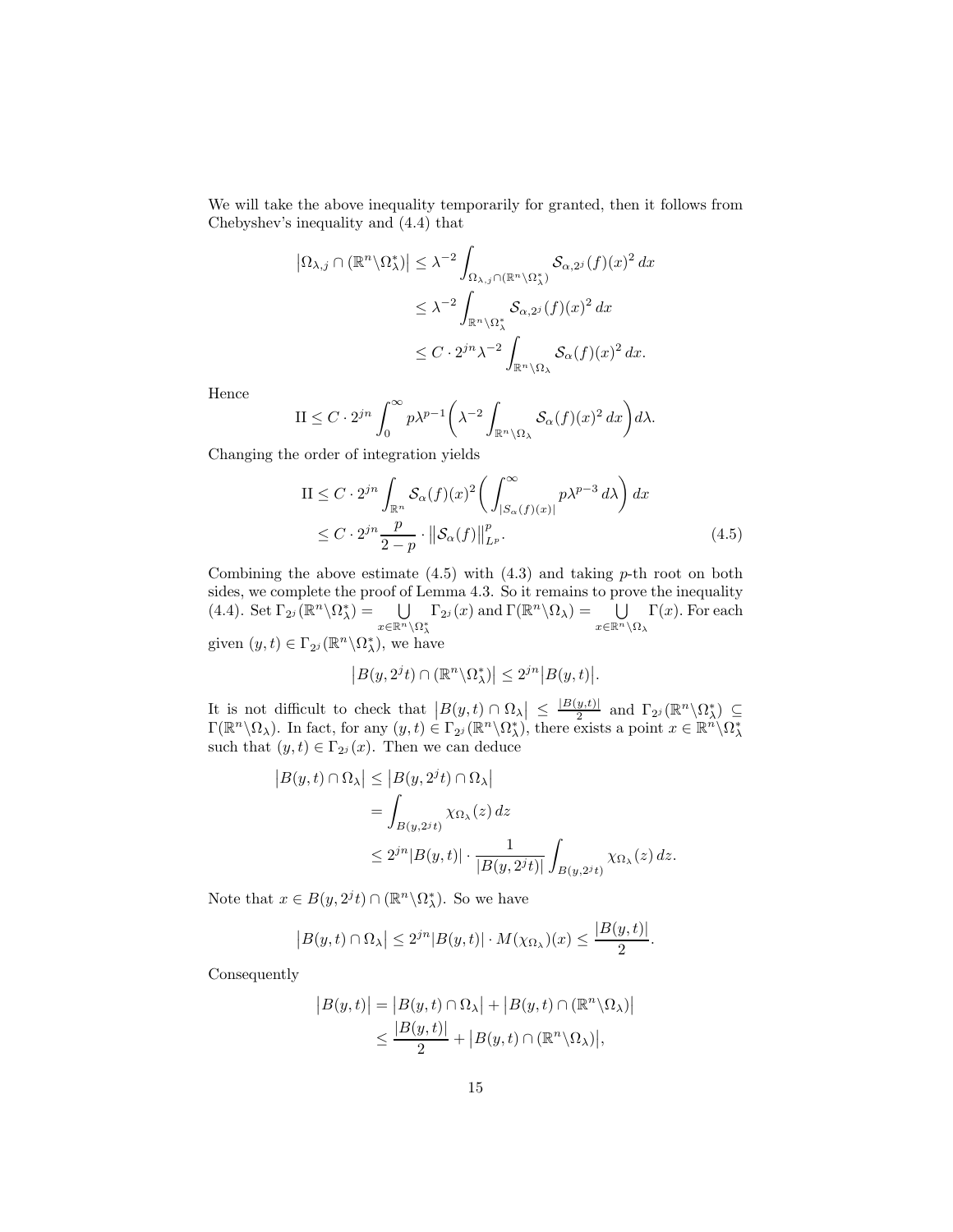which is equivalent to

$$
|B(y,t)| \leq 2 \cdot |B(y,t) \cap (\mathbb{R}^n \backslash \Omega_\lambda)|.
$$

The above inequality implies in particular that there is a point  $z \in B(y, t)$  $(\mathbb{R}^n \setminus \Omega_\lambda) \neq \emptyset$ . In this case, we have  $(y, t) \in \Gamma(z)$  with  $z \in \mathbb{R}^n \setminus \Omega_\lambda$ , which gives  $\Gamma_{2^j}(\mathbb{R}^n \setminus \Omega_{\lambda}^*) \subseteq \Gamma(\mathbb{R}^n \setminus \Omega_{\lambda})$ . Thus we obtain

$$
|B(y, 2^{j}t) \cap (\mathbb{R}^n \backslash \Omega_{\lambda}^*)| \leq C \cdot 2^{jn} |B(y, t) \cap (\mathbb{R}^n \backslash \Omega_{\lambda})|.
$$

Therefore

$$
\int_{\mathbb{R}^n \setminus \Omega_{\lambda}^*} \mathcal{S}_{\alpha,2^j}(f)(x)^2 dx
$$
\n
$$
= \int_{\mathbb{R}^n \setminus \Omega_{\lambda}^*} \left( \iint_{\Gamma_{2^j}(x)} \left( A_{\alpha}(f)(y,t) \right)^2 \frac{dydt}{t^{n+1}} \right) dx
$$
\n
$$
\leq \iint_{\Gamma_{2^j}(\mathbb{R}^n \setminus \Omega_{\lambda}^*)} \left( \int_{B(y,2^jt) \cap (\mathbb{R}^n \setminus \Omega_{\lambda}^*)} dx \right) \left( A_{\alpha}(f)(y,t) \right)^2 \frac{dydt}{t^{n+1}}
$$
\n
$$
\leq C \cdot 2^{jn} \iint_{\Gamma(\mathbb{R}^n \setminus \Omega_{\lambda})} \left( \int_{B(y,t) \cap (\mathbb{R}^n \setminus \Omega_{\lambda})} dx \right) \left( A_{\alpha}(f)(y,t) \right)^2 \frac{dydt}{t^{n+1}}
$$
\n
$$
\leq C \cdot 2^{jn} \int_{\mathbb{R}^n \setminus \Omega_{\lambda}} \mathcal{S}_{\alpha}(f)(x)^2 dx.
$$

 $\Box$ 

This finishes the proof of the Lemma 4.3.

We are now in a position to give the proof of Theorem 1.4.

*Proof of Theorem 1.4.* From the definition of  $g^*_{\lambda,\alpha}$ , we readily see that

$$
g_{\lambda,\alpha}^{*}(f)(x)^{2} = \iint_{\mathbb{R}_{+}^{n+1}} \left( \frac{t}{t + |x - y|} \right)^{\lambda n} \left( A_{\alpha}(f)(y,t) \right)^{2} \frac{dydt}{t^{n+1}}
$$
  
\n
$$
= \int_{0}^{\infty} \int_{|x-y| < t} \left( \frac{t}{t + |x - y|} \right)^{\lambda n} \left( A_{\alpha}(f)(y,t) \right)^{2} \frac{dydt}{t^{n+1}}
$$
  
\n
$$
+ \sum_{j=1}^{\infty} \int_{0}^{\infty} \int_{2^{j-1}t \leq |x-y| < 2^{j}t} \left( \frac{t}{t + |x - y|} \right)^{\lambda n} \left( A_{\alpha}(f)(y,t) \right)^{2} \frac{dydt}{t^{n+1}}
$$
  
\n
$$
\leq C \left[ \mathcal{S}_{\alpha}(f)(x)^{2} + \sum_{j=1}^{\infty} 2^{-j\lambda n} \mathcal{S}_{\alpha,2^{j}}(f)(x)^{2} \right]. \tag{4.6}
$$

Let  $f \in L^{p,\Phi}$  with  $1 < p < \infty$ . For any given ball  $B = B(x_0, r) \subseteq \mathbb{R}^n$ , then from the above inequality (4.6), it follows that

$$
\frac{1}{\Phi(r)^{1/p}} \bigg( \int_B \big| g^*_{\lambda,\alpha}(f)(x) \big|^p \, dx \bigg)^{1/p}
$$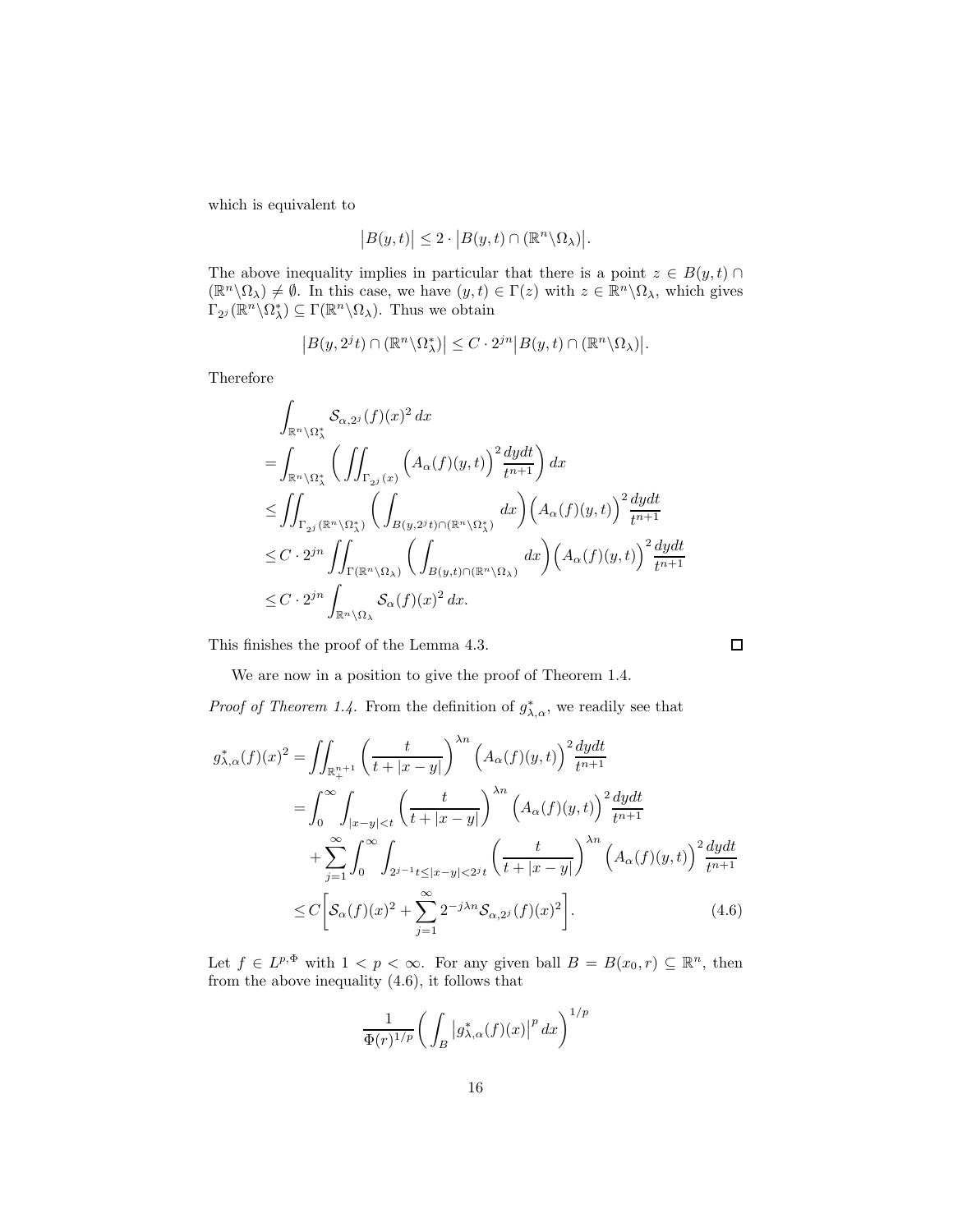$$
\leq \frac{1}{\Phi(r)^{1/p}} \bigg( \int_B \left| \mathcal{S}_{\alpha}(f)(x) \right|^p dx \bigg)^{1/p} + \sum_{j=1}^{\infty} 2^{-j\lambda n/2} \cdot \frac{1}{\Phi(r)^{1/p}} \bigg( \int_B \left| \mathcal{S}_{\alpha,2^j}(f)(x) \right|^p dx \bigg)^{1/p}
$$
  
=  $I_0 + \sum_{j=1}^{\infty} 2^{-j\lambda n/2} I_j.$ 

By Theorem 1.1, we know that  $I_0 \leq C ||f||_{L^{p,\Phi}}$ . Below we shall give the estimates of  $I_j$  for  $j = 1, 2, \ldots$ . As before, we set  $f = f_1 + f_2$ ,  $f_1 = f \chi_{2B}$  and write

$$
I_j \leq \frac{1}{\Phi(r)^{1/p}} \bigg( \int_{B(x_0,r)} \left| S_{\alpha,2^j}(f_1)(x) \right|^p dx \bigg)^{1/p} + \frac{1}{\Phi(r)^{1/p}} \bigg( \int_{B(x_0,r)} \left| S_{\alpha,2^j}(f_2)(x) \right|^p dx \bigg)^{1/p}
$$
  
=  $I_j^{(1)} + I_j^{(2)}$ .

Applying Lemmas  $4.1-4.3$ , Theorem A and the condition  $(1.1)$ , we obtain

$$
I_j^{(1)} \leq \frac{1}{\Phi(r)^{1/p}} \|\mathcal{S}_{\alpha,2^j}(f_1)\|_{L^p}
$$
  
\n
$$
\leq C \Big(2^{jn/2} + 2^{jn/p}\Big) \frac{1}{\Phi(r)^{1/p}} \cdot \|\mathcal{S}_{\alpha}(f_1)\|_{L^p}
$$
  
\n
$$
\leq C \Big(2^{jn/2} + 2^{jn/p}\Big) \frac{1}{\Phi(r)^{1/p}} \cdot \|f_1\|_{L^p}
$$
  
\n
$$
\leq C \|f\|_{L^{p,\Phi}} \Big(2^{jn/2} + 2^{jn/p}\Big) \cdot \frac{\Phi(2r)^{1/p}}{\Phi(r)^{1/p}}
$$
  
\n
$$
\leq C \|f\|_{L^{p,\Phi}} \Big(2^{jn/2} + 2^{jn/p}\Big).
$$

We now turn to estimate the other term  $I_j^{(2)}$ . For any  $x \in B$ ,  $(y, t) \in \Gamma_{2^j}(x)$  and  $z \in (2^{k+1}B\backslash 2^kB) \cap B(y,t)$ , then by a direct calculation, we can easily deduce

$$
t + 2^{j}t \ge |x - y| + |y - z| \ge |x - z| \ge |z - x_0| - |x - x_0| \ge 2^{k-1}r.
$$

Thus, it follows from the previous estimates (2.1), (2.3) and Minkowski's integral inequality that

$$
\begin{split}\n\left|\mathcal{S}_{\alpha,2^{j}}(f_{2})(x)\right| &= \left(\iint_{\Gamma_{2^{j}}(x)} \sup_{\varphi \in \mathcal{C}_{\alpha}} |f_{2} * \varphi_{t}(y)|^{2} \frac{dydt}{t^{n+1}}\right)^{1/2} \\
&\leq C \left(\int_{2^{(k-2-j)}r}^{\infty} \int_{|x-y| < 2^{j}t} \left|t^{-n} \sum_{k=1}^{\infty} \int_{2^{k+1}B\setminus 2^{k}B} |f(z)| \, dz\right|^{2} \frac{dydt}{t^{n+1}}\right)^{1/2} \\
&\leq C \left(\sum_{k=1}^{\infty} \int_{2^{k+1}B\setminus 2^{k}B} |f(z)| \, dz\right) \left(\int_{2^{(k-2-j)}r}^{\infty} 2^{jn} \frac{dt}{t^{2n+1}}\right)^{1/2} \\
&\leq C \cdot 2^{3jn/2} \sum_{k=1}^{\infty} \frac{1}{|B(x_{0}, 2^{k+1}r)|} \int_{2^{k+1}B\setminus 2^{k}B} |f(z)| \, dz \\
&\leq C \|f\|_{L^{p,\Phi}} \cdot 2^{3jn/2} \sum_{k=1}^{\infty} \frac{\Phi(2^{k+1}r)^{1/p}}{|B(x_{0}, 2^{k+1}r)|^{1/p}}.\n\end{split}
$$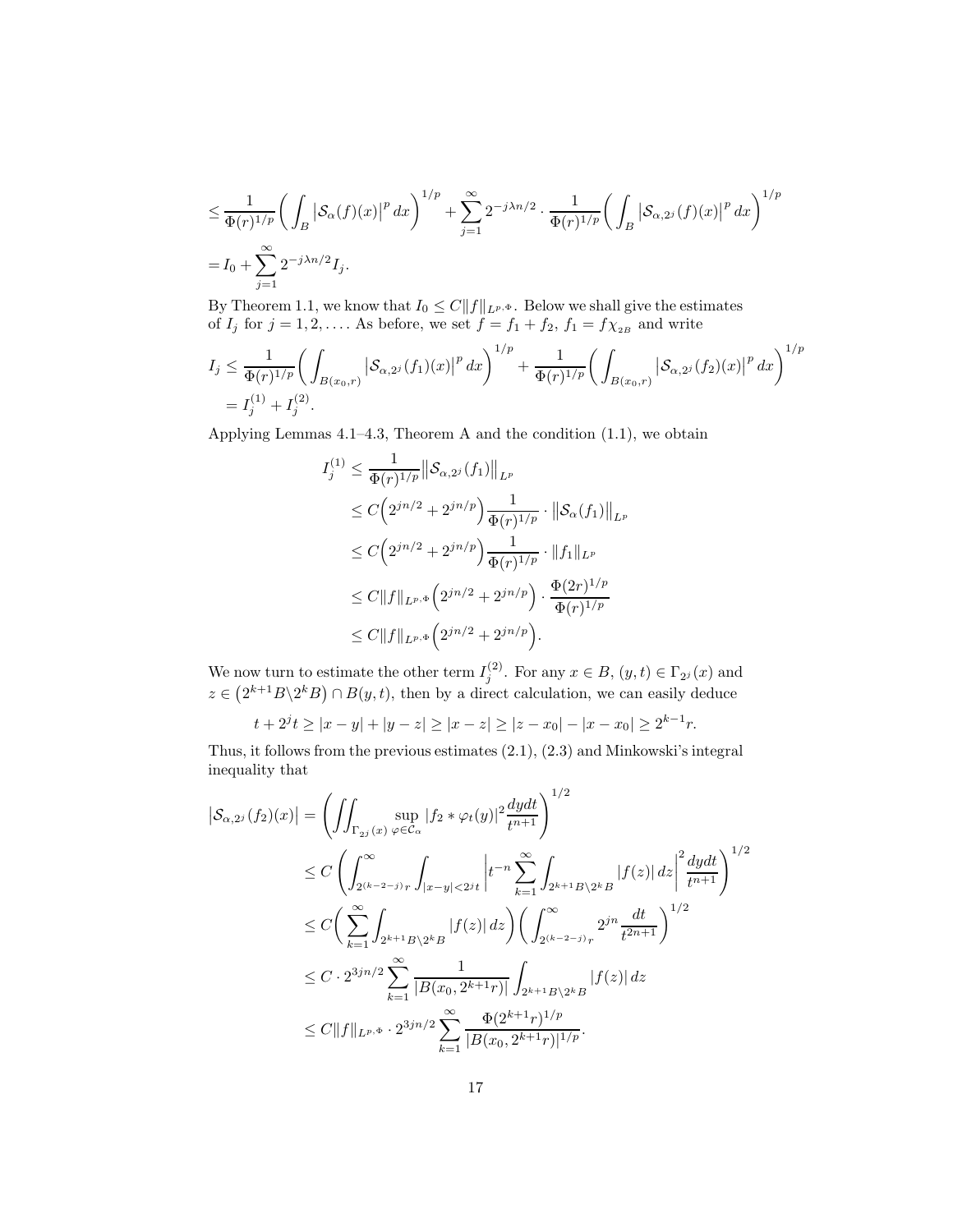Furthermore, by using the inequality (2.5) again, we have

$$
I_j^{(2)} \le C \|f\|_{L^{p,\Phi}} \cdot 2^{3jn/2} \sum_{k=1}^{\infty} \frac{|B(x_0, r)|^{1/p}}{\Phi(r)^{1/p}} \cdot \frac{\Phi(2^{k+1}r)^{1/p}}{|B(x_0, 2^{k+1}r)|^{1/p}} \le C \|f\|_{L^{p,\Phi}} \cdot 2^{3jn/2}.
$$

Therefore

$$
\frac{1}{\Phi(r)^{1/p}} \bigg( \int_{B(x_0,r)} |g^*_{\lambda,\alpha}(f)(x)|^p dx \bigg)^{1/p}
$$
  
\n
$$
\leq C \|f\|_{L^{p,\Phi}} \left( 1 + \sum_{j=1}^{\infty} 2^{-j\lambda n/2} 2^{3jn/2} + \sum_{j=1}^{\infty} 2^{-j\lambda n/2} 2^{jn/p} \right)
$$
  
\n
$$
\leq C \|f\|_{L^{p,\Phi}},
$$

where the last two series are both convergent under our assumption  $\lambda > 3 > 2/p$ and  $p > 1$ . Hence, by taking the supremum over all balls  $B = B(x_0, r) \subseteq \mathbb{R}^n$ , we conclude the proof of Theorem 1.4.

### 5 Proof of Theorem 1.5

Let us first prove the following result.

**Theorem 5.1.** Let  $0 < \alpha \leq 1$  and  $\lambda > (3n + 2\alpha)/n$ . Then for any  $\sigma > 0$ , there exists a constant  $C > 0$  independent of f and  $\sigma$  such that

$$
\left|\left\{x \in \mathbb{R}^n : g^*_{\lambda,\alpha}(f)(x) > \sigma\right\}\right| \leq \frac{C}{\sigma} \int_{\mathbb{R}^n} |f(x)| dx.
$$

*Proof.* For any given  $\sigma > 0$  and  $f \in L^1(\mathbb{R}^n)$ , we apply the Calderón-Zygmund decomposition of f at level  $\sigma$  to obtain a sequence of disjoint non-overlapping dyadic cubes  $\{Q_i\}$  and two functions g, b such that the following properties hold: (see [\[17\]](#page-22-0))

(i)  $f(x) = g(x) + b(x);$  $(ii) \|g\|_{L^2}^2 \leq C \cdot \sigma \|f\|_{L^1};$ (*iii*)  $b(x) = 0$ , a.e.  $x \in \mathbb{R}^n \setminus \bigcup_i Q_i$ ; (*iv*)  $\int_{Q_i} b(x) dx = 0;$ (v)  $\sum_i |Q_i| \leq \sigma^{-1} ||f||_{L^1}.$ By the previous inequality (4.6), we write

$$
\left| \left\{ x \in \mathbb{R}^n : |g_{\lambda,\alpha}^*(f)(x)| > \sigma \right\} \right|
$$
  
\n
$$
\leq \left| \left\{ x \in \mathbb{R}^n : |\mathcal{S}_{\alpha}(f)(x)| > \sigma/2 \right\} \right| + \left| \left\{ x \in \mathbb{R}^n : \left| \sum_{j=1}^{\infty} 2^{-j\lambda n/2} \mathcal{S}_{\alpha,2^j}(f)(x) \right| > \sigma/2 \right\} \right|
$$
  
\n= I+II.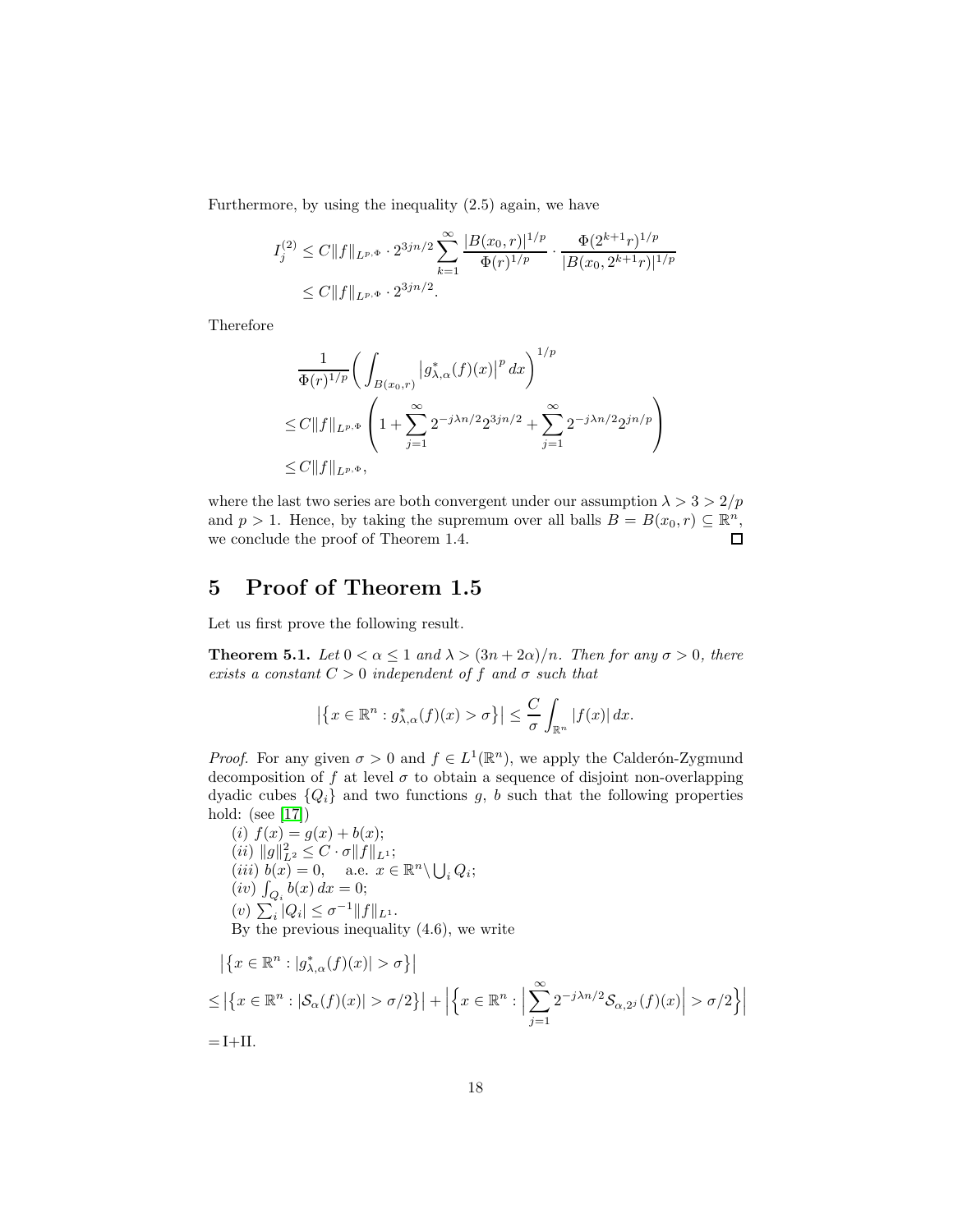Using Theorem B, we have

$$
I \leq \frac{C}{\sigma} \int_{\mathbb{R}^n} |f(x)| dx.
$$

Now for  $j = 1, 2, \ldots$ , since  $\mathcal{S}_{\alpha,2^{j}}(f)(x) \leq \mathcal{S}_{\alpha,2^{j}}(g)(x) + \mathcal{S}_{\alpha,2^{j}}(b)(x)$  by the property  $(i)$ , then it follows that

II 
$$
\leq |\left\{ x \in \mathbb{R}^n : \left| \sum_{j=1}^{\infty} 2^{-j\lambda n/2} \mathcal{S}_{\alpha,2^j}(g)(x) \right| > \sigma/4 \right\}|
$$
  
+  $\left| \left\{ x \in \mathbb{R}^n : \left| \sum_{j=1}^{\infty} 2^{-j\lambda n/2} \mathcal{S}_{\alpha,2^j}(b)(x) \right| > \sigma/4 \right\} \right|$   
= III+IV.

Applying Minkowski's inequality, Lemma 4.1, Theorem A and the property  $(ii)$ , we can deduce

$$
\begin{split} \text{III} &\leq \frac{C}{\sigma^2} \bigg\| \sum_{j=1}^{\infty} 2^{-j\lambda n/2} \mathcal{S}_{\alpha,2^j}(g) \bigg\|_{L^2}^2 \\ &\leq \frac{C}{\sigma^2} \bigg( \sum_{j=1}^{\infty} 2^{-j\lambda n/2} \cdot 2^{jn/2} \|g\|_{L^2} \bigg)^2 \\ &\leq \frac{C}{\sigma^2} \cdot \|g\|_{L^2}^2 \\ &\leq \frac{C}{\sigma} \cdot \|f\|_{L^1} .\end{split}
$$

To estimate IV, let  $Q_i^* = 2\sqrt{n}Q_i$  be a cube whose center is the same as  $Q_i$  and side is  $2\sqrt{n}$  times that of  $Q_i$ . Then we can further decompose IV as follows.

IV 
$$
\leq \left| \left\{ x \in \bigcup_{i} Q_{i}^{*} : \left| \sum_{j=1}^{\infty} 2^{-j\lambda n/2} \mathcal{S}_{\alpha,2^{j}}(b)(x) \right| > \sigma/4 \right\} \right|
$$
  
+  $\left| \left\{ x \notin \bigcup_{i} Q_{i}^{*} : \left| \sum_{j=1}^{\infty} 2^{-j\lambda n/2} \mathcal{S}_{\alpha,2^{j}}(b)(x) \right| > \sigma/4 \right\} \right|$   
= IV<sup>(1)</sup> + IV<sup>(2)</sup>.

It follows immediately from the property  $(v)$  that

$$
IV^{(1)} \le \sum_{i} |Q_i^*| \le C \sum_{i} |Q_i| \le \frac{C}{\sigma} \cdot ||f||_{L^1}.
$$

We set

$$
b_i(x) = \begin{cases} b(x) & \text{if } x \in Q_i, \\ 0 & \text{if } x \notin Q_i. \end{cases}
$$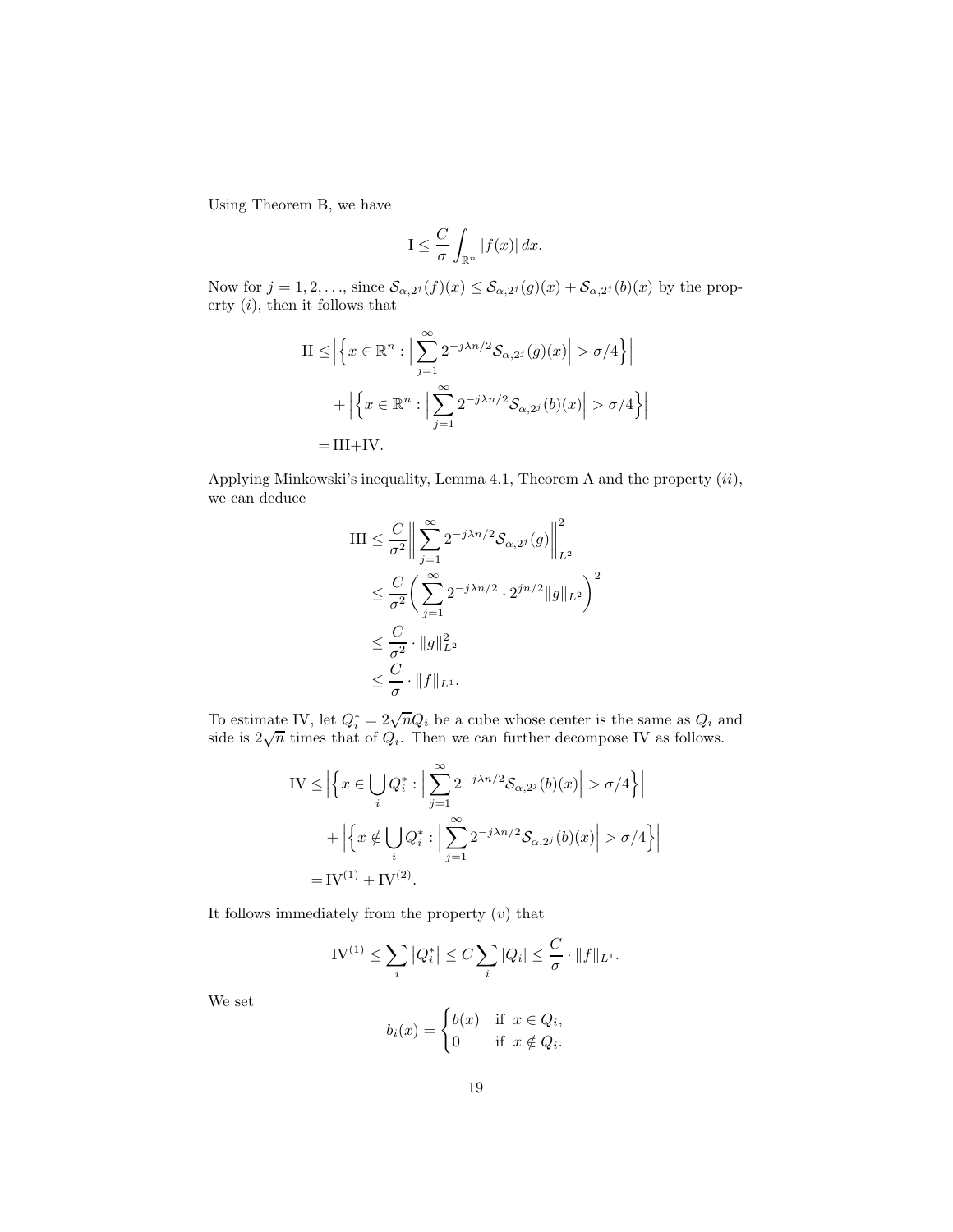Then by the properties (iii) and (iv), we have  $b(x) = \sum_i b_i(x)$ , supp  $b_i \subseteq Q_i$ ,  $\int_{Q_i} b_i(x) dx = 0$  and  $||b_i||_{L^1} \leq 2 \int_{Q_i} |f(x)| dx$ . For any  $\varphi \in C_\alpha$ ,  $0 < \alpha \leq 1$ , by the vanishing moment condition of  $b_i$ , we have that for any  $(y, t) \in \Gamma_{2^j}(x)$ ,

$$
\left| (b_i * \varphi_t)(y) \right| = \left| \int_{Q_i} \left( \varphi_t(y - z) - \varphi_t(y - x_0) \right) b_i(z) \, dz \right|
$$
  
\n
$$
\leq \int_{Q_i \cap \{z : |z - y| \leq t\}} \frac{|z - x_0|^{\alpha}}{t^{n + \alpha}} |b_i(z)| \, dz
$$
  
\n
$$
\leq C \cdot \frac{|Q_i|^{\alpha/n}}{t^{n + \alpha}} \int_{Q_i \cap \{z : |z - y| \leq t\}} |b_i(z)| \, dz. \tag{5.1}
$$

Denote the center of  $Q_i$  by  $c_i$ . Then for any  $z \in Q_i$  and  $x \in (Q_i^*)^c$ , we have  $|z - c_i| < \frac{|x - c_i|}{2}$ . Thus, for all  $(y, t) \in \Gamma_{2^j}(x)$  and  $|z - y| \le t$  with  $z \in Q_i$ , we can deduce that

$$
t + 2^{j}t \ge |x - y| + |y - z| \ge |x - z| \ge |x - c_{i}| - |z - c_{i}| \ge \frac{|x - c_{i}|}{2}.
$$
 (5.2)

Therefor, for any  $x \in (Q_i^*)^c$ , by using the above inequalities (5.1) and (5.2), we obtain

$$
\begin{split} \left|\mathcal{S}_{\alpha,2^{j}}(b_{i})(x)\right|&=\left(\iint_{\Gamma_{2^{j}}(x)}\Big(\sup_{\varphi\in\mathcal{C}_{\alpha}}\big|\big(\varphi_{t}\ast b_{i}\big)(y)\big|\Big)^{2}\frac{dydt}{t^{n+1}}\right)^{1/2}\\ &\leq C\cdot\big|Q_{i}\big|^{\alpha/n}\bigg(\int_{Q_{i}}|b_{i}(z)|\,dz\bigg)\left(\int_{\frac{|x-c_{i}|}{2^{j+2}}}^{\infty}\int_{|y-x|<2^{j}t}\frac{dydt}{t^{2(n+\alpha)+n+1}}\right)^{1/2}\\ &\leq C\cdot2^{jn/2}\big|Q_{i}\big|^{\alpha/n}\bigg(\int_{Q_{i}}|b_{i}(z)|\,dz\bigg)\left(\int_{\frac{|x-c_{i}|}{2^{j+2}}}^{\infty}\frac{dt}{t^{2(n+\alpha)+1}}\right)^{1/2}\\ &\leq C\cdot2^{j(3n+2\alpha)/2}\frac{|Q_{i}|^{\alpha/n}}{|x-c_{i}|^{n+\alpha}}\bigg(\int_{Q_{i}}|b_{i}(z)|\,dz\bigg). \end{split}
$$

Hence, by our hypothesis  $\lambda > (3n + 2\alpha)/n$ , we have

$$
\begin{split} \mathrm{IV}^{(2)} &\leq \frac{4}{\sigma} \int_{\mathbb{R}^n \setminus \bigcup_i Q_i^*} \Big| \sum_{j=1}^{\infty} 2^{-j\lambda n/2} \mathcal{S}_{\alpha,2^j}(b)(x) \Big| dx \\ &\leq \frac{4}{\sigma} \sum_{j=1}^{\infty} 2^{-j\lambda n/2} \sum_i \left( \int_{(Q_i^*)^c} \mathcal{S}_{\alpha,2^j}(b_i)(x) dx \right) \\ &\leq \frac{C}{\sigma} \left( \sum_{j=1}^{\infty} 2^{-j\lambda n/2} \cdot 2^{j(3n+2\alpha)/2} \right) \left( \sum_i |Q_i|^{\alpha/n} \|b_i\|_{L^1} \int_{(Q_i^*)^c} \frac{dx}{|x - c_i|^{n+\alpha}} \right) \\ &\leq \frac{C}{\sigma} \cdot \sum_i \int_{Q_i} |f(z)| dz \\ &\leq \frac{C}{\sigma} \cdot \|f\|_{L^1}. \end{split}
$$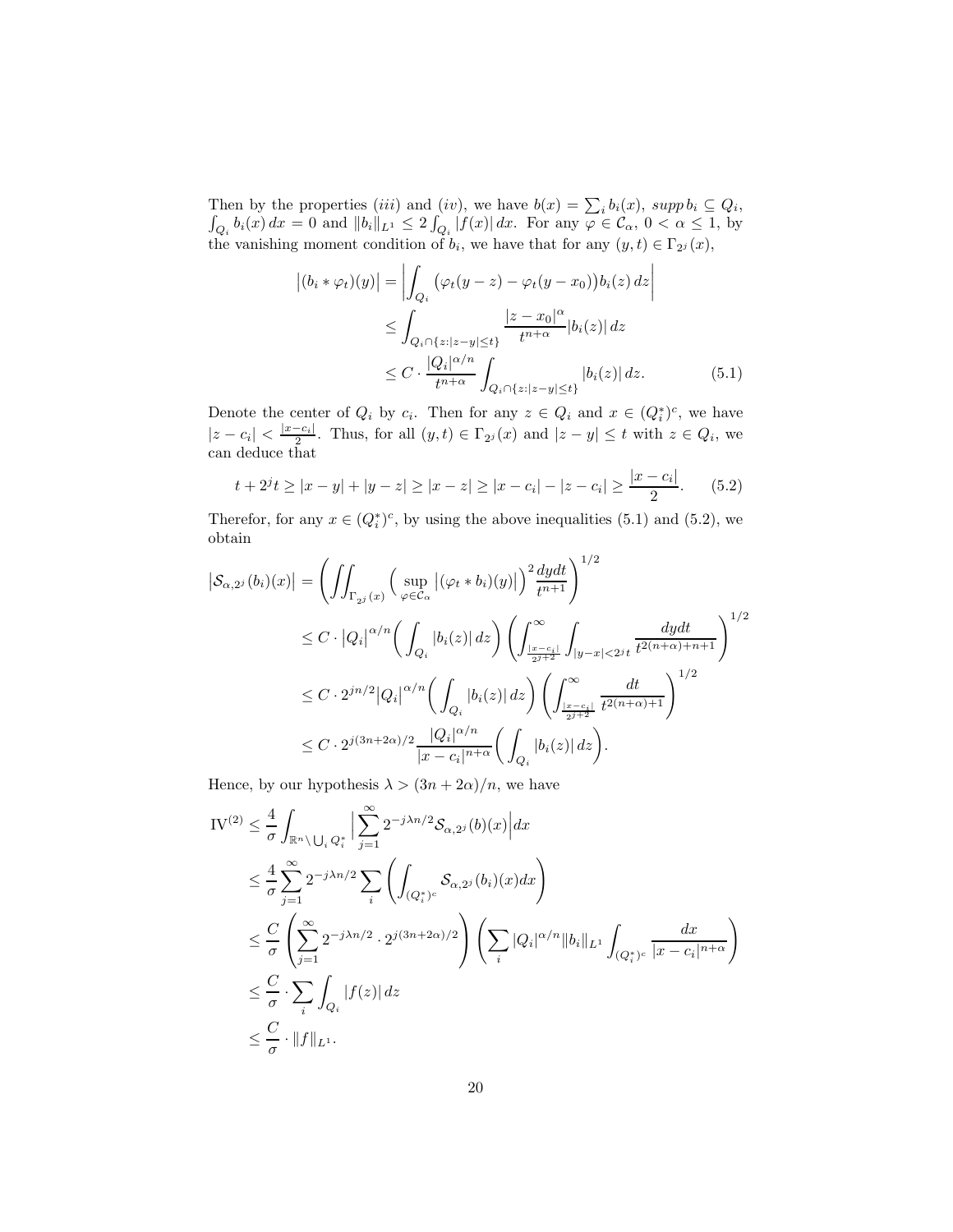Summing up the above estimates, we finish the proof of Theorem 5.1.

 $\Box$ 

We are now ready to prove Theorem 1.5.

Proof of Theorem 1.5. Let  $f \in L^{1,\Phi}$ . For each fixed ball  $B = B(x_0, r) \subseteq \mathbb{R}^n$ , we again decompose f as  $f = f_1 + f_2$ , where  $f_1 = f \chi_{2B}$ . For any given  $\sigma > 0$ , then we write

$$
\left| \{ x \in B(x_0, r) : |g_{\lambda, \alpha}^*(f)(x)| > \sigma \} \right|
$$
  
\n
$$
\leq \left| \{ x \in B(x_0, r) : |g_{\lambda, \alpha}^*(f_1)(x)| > \sigma/2 \} \right| + \left| \{ x \in B(x_0, r) : |g_{\lambda, \alpha}^*(f_2)(x)| > \sigma/2 \} \right|
$$
  
\n
$$
= J'_1 + J'_2.
$$

Theorem 5.1 and the condition (1.1) imply

$$
J'_1 \leq \frac{C}{\sigma} \int_{2B} |f(y)| dy
$$
  
\n
$$
\leq \frac{C \cdot \Phi(2r)}{\sigma} ||f||_{L^{1,\Phi}}
$$
  
\n
$$
\leq \frac{C \cdot \Phi(r)}{\sigma} ||f||_{L^{1,\Phi}}.
$$

For the term  $J'_2$ , note that in the proofs of Theorems 1.2 and 1.4, we have already showed that for any  $x \in B(x_0, r)$ ,

$$
\left| \mathcal{S}_{\alpha}(f_2)(x) \right| \le C \| f \|_{L^{1,\Phi}} \cdot \frac{\Phi(r)}{|B(x_0, r)|}.
$$
 (5.3)

and

$$
\left| \mathcal{S}_{\alpha,2^{j}}(f_{2})(x) \right| \leq C \cdot 2^{3jn/2} \sum_{k=1}^{\infty} \frac{1}{\left| B(x_{0}, 2^{k+1}r) \right|} \int_{2^{k+1}B\setminus 2^{k}B} |f(z)| dz.
$$

Moreover, it follows directly from the inequality (2.6) that

$$
\left| \mathcal{S}_{\alpha,2^{j}}(f_{2})(x) \right| \leq C \|f\|_{L^{1,\Phi}} \cdot 2^{3jn/2} \frac{\Phi(r)}{|B(x_{0},r)|} \sum_{k=1}^{\infty} \frac{|B(x_{0},r)|}{\Phi(r)} \cdot \frac{\Phi(2^{k+1}r)}{|B(x_{0},2^{k+1}r)|} \leq C \|f\|_{L^{1,\Phi}} \cdot 2^{3jn/2} \frac{\Phi(r)}{|B(x_{0},r)|}. \tag{5.4}
$$

Therefore, by using the estimates  $(4.6)$ ,  $(5.3)$  and  $(5.4)$ , we get

$$
\begin{aligned} \left| g_{\lambda,\alpha}^*(f_2)(x) \right| &\le C \left( \left| \mathcal{S}_{\alpha}(f_2)(x) \right| + \sum_{j=1}^{\infty} 2^{-j\lambda n/2} \left| \mathcal{S}_{\alpha,2^j}(f_2)(x) \right| \right) \\ &\le C \| f \|_{L^{1,\Phi}} \cdot \frac{\Phi(r)}{|B(x_0,r)|} \left( 1 + \sum_{j=1}^{\infty} 2^{-j\lambda n/2} \cdot 2^{3jn/2} \right) \\ &\le C \| f \|_{L^{1,\Phi}} \cdot \frac{\Phi(r)}{|B(x_0,r)|}, \end{aligned}
$$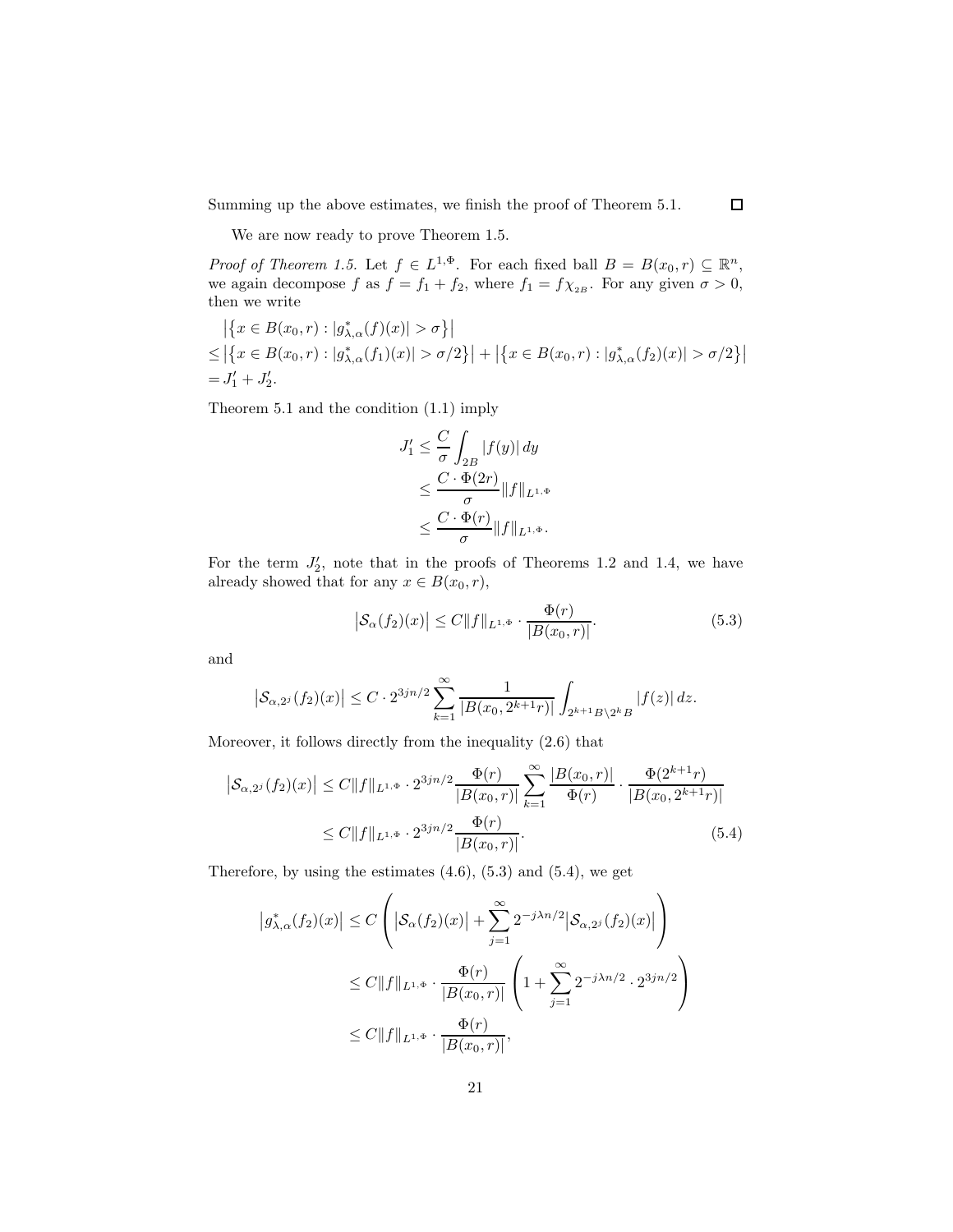where the last series is convergent since  $\lambda > (3n + 2\alpha)/n > 3$ . The rest of the proof is exactly the same as that of Theorem 1.2, and we finally obtain

$$
J_2' \leq \frac{C \cdot \Phi(r)}{\sigma} ||f||_{L^{1,\Phi}}.
$$

Combining the above estimates for  $J'_1$  and  $J'_2$  and taking the supremum over all balls  $B(x_0, r) \subseteq \mathbb{R}^n$  and all  $\sigma > 0$ , we conclude the proof of Theorem 1.5.  $\Box$ 

Finally, we remark that for a given real-valued function  $b \in BMO(\mathbb{R}^n)$ , by the preceding estimate (3.1), we can see that

$$
\left| \left[ b, g^*_{\lambda, \alpha} \right] (f)(x) \right| \leq \frac{1}{2\pi} \int_0^{2\pi} g^*_{\lambda, \alpha} \big( e^{-e^{i\theta} b} \cdot f \big)(x) \cdot e^{\cos \theta \cdot b(x)} \, d\theta.
$$

Following the idea in [\[2\]](#page-21-6) and [\[6\]](#page-21-7), we can also prove

**Theorem 5.2.** Let  $0 < \alpha \leq 1$ ,  $1 < p < \infty$  and  $\lambda > 3$ . Then the commutator  $[b, g_{\lambda,\alpha}^*]$  is bounded from  $L^p(\mathbb{R}^n)$  into itself whenever  $b \in BMO(\mathbb{R}^n)$ .

Thus, by using the same arguments as in the proof of Theorems 1.3 and 1.4, we can also show the conclusion of Theorem 1.6. The details are omitted here.

#### <span id="page-21-2"></span>References

- <span id="page-21-6"></span>[1] D. R. Adams, A note on Riesz potentials, Duke Math. J, 42(1975), 765–778.
- [2] J. Alvarez, R. J. Bagby, D. S. Kurtz and C. Pérez, Weighted estimates for commutators of linear operators, Studia Math, 104(1993), 195–209.
- <span id="page-21-0"></span>[3] S. Y. A. Chang, J. M. Wilson and T. H. Wolff, Some weighted norm inequalities concerning the Schrödinger operators, Comment. Math. Helv, 60(1985), 217–246.
- <span id="page-21-1"></span>[4] S. Chanillo and R. L. Wheeden, Some weighted norm inequalities for the area integral, Indiana Univ. Math. J, 36(1987), 277–294.
- <span id="page-21-3"></span>[5] F. Chiarenza and M. Frasca, Morrey spaces and Hardy-Littlewood maximal function, Rend. Math. Appl, 7(1987), 273–279.
- <span id="page-21-7"></span>[6] Y. Ding, S. Z. Lu and K. Yabuta, On commutators of Marcinkiewicz integrals with rough kernel, J. Math. Anal. Appl,  $275(2002)$ ,  $60-68$ .
- <span id="page-21-5"></span>[7] J. Duoandikoetxea, Fourier Analysis, American Mathematical Society, Providence, Rhode Island, 2000.
- <span id="page-21-4"></span>[8] D. S. Fan, S. Z. Lu and D. C. Yang, Regularity in Morrey spaces of strong solutions to nondivergence elliptic equations with VMO coefficients, Georgian Math. J, 5(1998), 425–440.